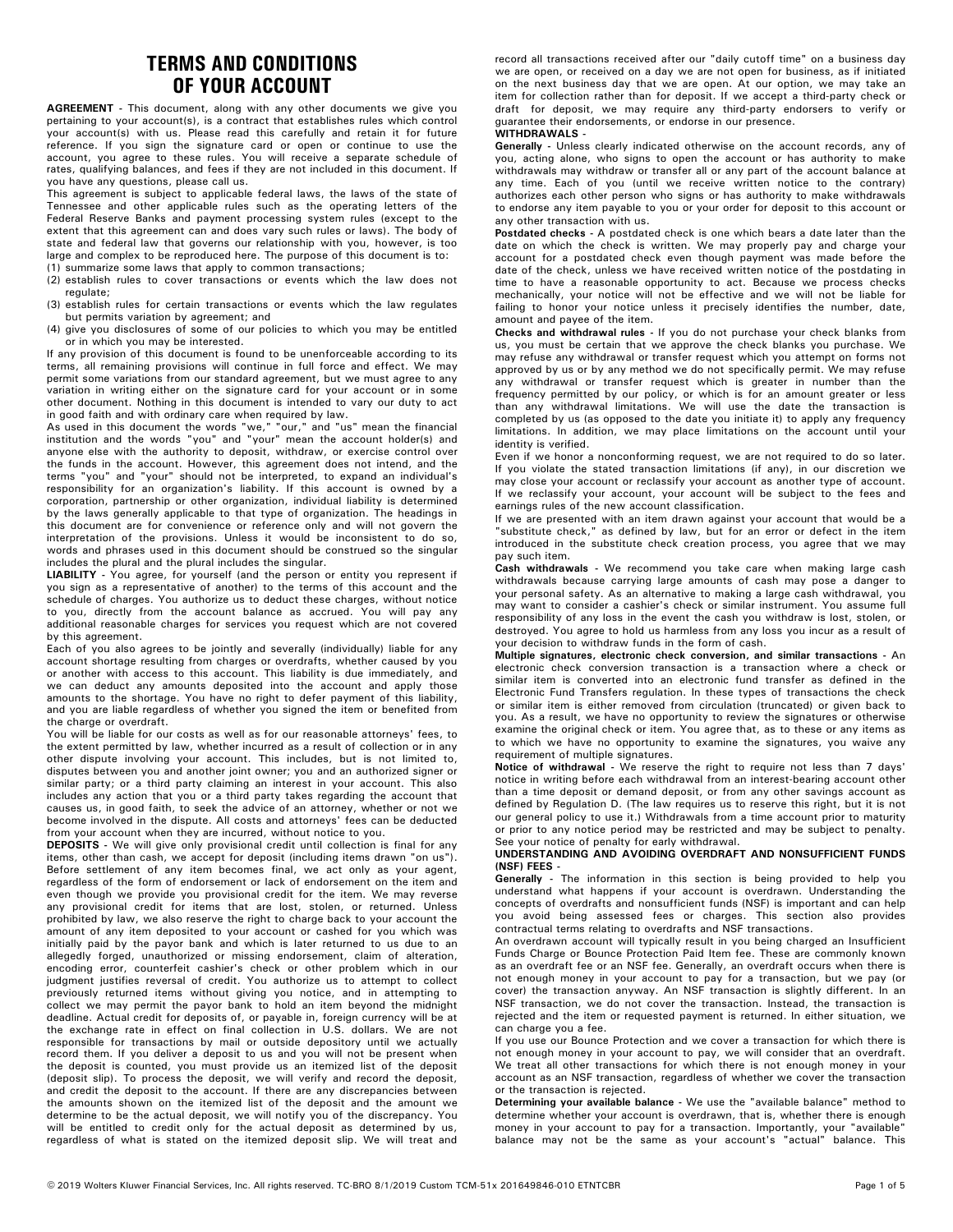means an overdraft or an NSF transaction could occur regardless of your account's actual balance.

Your account's actual balance (sometimes called the ledger balance) only includes transactions that have settled up to that point in time, that is, transactions (deposits and payments) that have posted to your account. The actual balance does not include outstanding transactions (such as checks that have not yet cleared and electronic transactions that have been authorized but which are still pending). The balance on your periodic statement is the ledger balance for your account as of the statement date.

As the name implies, your available balance is calculated based on the money "available" in your account to make payments. In other words, the available balance takes transactions that have been authorized, but not yet settled, and subtracts them from the actual balance. In addition, when calculating your available balance, any "holds" placed on deposits that have not yet cleared are also subtracted from the actual balance. For more information on how holds placed on funds in your account can impact your available balance, read the subsection titled "A temporary debit authorization hold affects your account balance."

Overdrafts - You understand that we may, at our discretion, honor withdrawal requests that overdraw your account. However, the fact that we may honor withdrawal requests that overdraw the account balance does not obligate us to do so later. So you can NOT rely on us to pay overdrafts on your account regardless of how frequently or under what circumstances we have paid overdrafts on your account in the past. We can change our practice of paying, or not paying, discretionary overdrafts on your account without notice to you. You can ask us if we have other account services that might be available to you where we commit to paying overdrafts under certain circumstances, such as an overdraft protection line-of-credit or a plan to sweep funds from another account you have with us. You agree that we may charge fees for overdrafts. For consumer accounts, we will not charge fees for overdrafts caused by ATM withdrawals or one-time debit card transactions if you have not opted-in to that service. We may use subsequent deposits, including direct deposits of social security or other government benefits, to cover such overdrafts and overdraft fees.

**Nonsufficient funds (NSF) fees -** If an item drafted by you (such as a check) or a transaction you set up (such as a preauthorized transfer) is presented for payment in an amount that is more than the amount of money available in your account, and we decide not to pay the item or transaction, you agree that we can charge you an NSF fee for returning the payment. Be aware that such an item or payment may be presented multiple times and that we do not monitor or control the number of times a transaction is presented for payment. You agree that we may charge you an NSF fee each time a payment is presented if the amount of money available in your account is not sufficient to cover the payment, regardless of the number of times the payment is presented.

Balance information - Keeping track of your balance is important. You can review your balance in a number of ways including reviewing your periodic statement, reviewing your balance online, accessing your account information by phone, or coming into one of our branches.

Funds availability - Knowing when funds you deposit will be made available for withdrawal is another important concept that can help you avoid being assessed fees or charges. Please see our funds availability disclosure for information on when different types of deposits will be made available for withdrawal. For those accounts to which our funds availability policy disclosure does not apply, you can ask us when you make a deposit when those funds will be available for withdrawal. An item may be returned after the funds from the deposit of that item are made available for withdrawal. In that case, we will reverse the credit of the item. We may determine the amount of available funds in your account for the purpose of deciding whether to return an item for insufficient funds at any time between the times we receive the item and when we return the item or send a notice in lieu of return. We need only make one determination, but if we choose to make a subsequent determination, the account balance at the subsequent time will determine whether there are insufficient available funds.

**A temporary debit authorization hold affects your account balance - On debit** card purchases, merchants may request a temporary hold on your account for a specified sum of money when the merchant does not know the exact amount of the purchase at the time the card is authorized. The amount of the temporary hold may be more than the actual amount of your purchase. Some common transactions where this occurs involve purchases of gasoline, hotel rooms, or meals at restaurants. When this happens, our processing system cannot determine that the amount of the hold exceeds the actual amount of your purchase. This temporary hold, and the amount charged to your account, will eventually be adjusted to the actual amount of your purchase, but it could be three calendar days, or even longer in some cases, before the adjustment is made. Until the adjustment is made, the amount of funds in your account available for other transactions will be reduced by the amount of the temporary hold. If another transaction is presented for payment in an amount greater than the funds left after the deduction of the temporary hold amount, you will be charged an NSF or overdraft fee according to our NSF or overdraft fee policy. You will be charged the fee even if you would have had sufficient funds in your account if the amount of the hold had been equal to the amount of your purchase.

**Payment order of items -** The order in which items are paid is important if there is not enough money in your account to pay all of the items that are presented. The payment order can affect the number of items overdrawn or returned unpaid and the amount of the fees you may have to pay. To assist you in managing your account, we are providing you with the following information regarding how we process those items.

Our policy is to process debit card transactions and over-the-counter checks first, in real time as they occur on the day they are processed. We process other checks second, by dollar amount - smallest to largest on the day they are processed. We process ACH and electronic items third, by dollar amount smallest to largest on the day they are processed.

If a check, item or transaction is presented without sufficient funds in your account to pay it, you will be charged an NSF or overdraft fee according to our NSF or overdraft fee policy. We will not charge you a fee for paying an overdraft of an ATM or one-time debit card transaction if this is a consumer account and you have not opted-in to that service. The amounts of the overdraft and NSF fees are disclosed elsewhere, as are your rights to opt in to overdraft services for ATM and one-time debit card transactions, if applicable. We encourage you to make careful records and practice good account management. This will help you to avoid creating items without sufficient funds and potentially incurring the resulting fees.

This Account consists of a checking sub account and a savings sub account. The Bank may periodically transfer funds between these two sub accounts. On a sixth transfer during a calendar month, any funds in the savings sub account will be transferred back to the checking sub account. If your Account is a Plan on which interest is paid, your interest calculation will remain the same. Otherwise, the savings sub account will be non-interest bearing. The saving sub account will be governed by the rules governing our other savings accounts. This process will not affect your available balance, the interest you may earn, FDIC insurance protection, or your monthly statement. **INTEREST CHECKING AND NON INTEREST CHECKING ACCOUNT HOLDERS -**

**OWNERSHIP OF ACCOUNT AND BENEFICIARY DESIGNATION -** These rules apply to this account depending on the form of ownership and beneficiary designation, if any, specified on the account records. We make no representations as to the appropriateness or effect of the ownership and beneficiary designations, except as they determine to whom we pay the account funds.

Individual Account - is an account in the name of one person.

**Joint Account - With Survivorship (And Not As Tenants In Common) -** is an account in the name of two or more persons. Each of you intend that when you die the balance in the account (subject to any previous pledge to which we have agreed) will belong to the survivor(s). If two or more of you survive, you will own the balance in the account as joint tenants with survivorship and not as tenants in common.

**Joint Account - No Survivorship (As Tenants In Common) -** This is owned by two or more persons, but none of you intend (merely by opening this account) to create any right of survivorship in any other person. We encourage you to agree and tell us in writing of the percentage of the deposit contributed by each of you. This information will not, however, affect the number of signatures necessary for withdrawal.

**Revocable Trust or Pay-On-Death Account -** If two or more of you create this type of account, you own the account jointly with survivorship. Beneficiaries cannot withdraw unless: (1) all persons creating the account die, and (2) the beneficiary is then living. If two or more beneficiaries are named and survive the death of all persons creating the account, beneficiaries will own this account in equal shares, without right of survivorship. The person(s) creating either of these account types may: (1) change beneficiaries, (2) change account types, and (3) withdraw all or part of the account funds at any time.

**BUSINESS, ORGANIZATION AND ASSOCIATION ACCOUNTS -** Earnings in the form of interest, dividends, or credits will be paid only on collected funds, unless otherwise provided by law or our policy. You represent that you have the authority to open and conduct business on this account on behalf of the entity. We may require the governing body of the entity opening the account to give us a separate authorization telling us who is authorized to act on its behalf. We will honor the authorization until we actually receive written notice of a change from the governing body of the entity.

**STOP PAYMENTS** - The rules in this section cover stopping payment of items such as checks and drafts. Rules for stopping payment of other types of transfers of funds, such as consumer electronic fund transfers, may be established by law or our policy. If we have not disclosed these rules to you elsewhere, you may ask us about those rules.

We may accept an order to stop payment on any item from any one of you. You must make any stop-payment order in the manner required by law and we must receive it in time to give us a reasonable opportunity to act on it before our stop-payment cutoff time. Because stop-payment orders are handled by computers, to be effective, your stop-payment order must precisely identify the number, date, and amount of the item, and the payee. You may stop payment on any item drawn on your account whether you sign the item or not. Generally, if your stop-payment order is given to us in writing it is effective for six months. Your order will lapse after that time if you do not renew the order in writing before the end of the six-month period. If the original stop-payment order was oral your stop-payment order will lapse after 14 calendar days if you do not confirm your order in writing within that time period. We are not obligated to notify you when a stop-payment order expires. There is no definite expiration of ACH stop payments.

If you stop payment on an item and we incur any damages or expenses because of the stop payment, you agree to indemnify us for those damages or expenses, including attorneys' fees. You assign to us all rights against the payee or any other holder of the item. You agree to cooperate with us in any legal actions that we may take against such persons. You should be aware that anyone holding the item may be entitled to enforce payment against you despite the stop-payment order.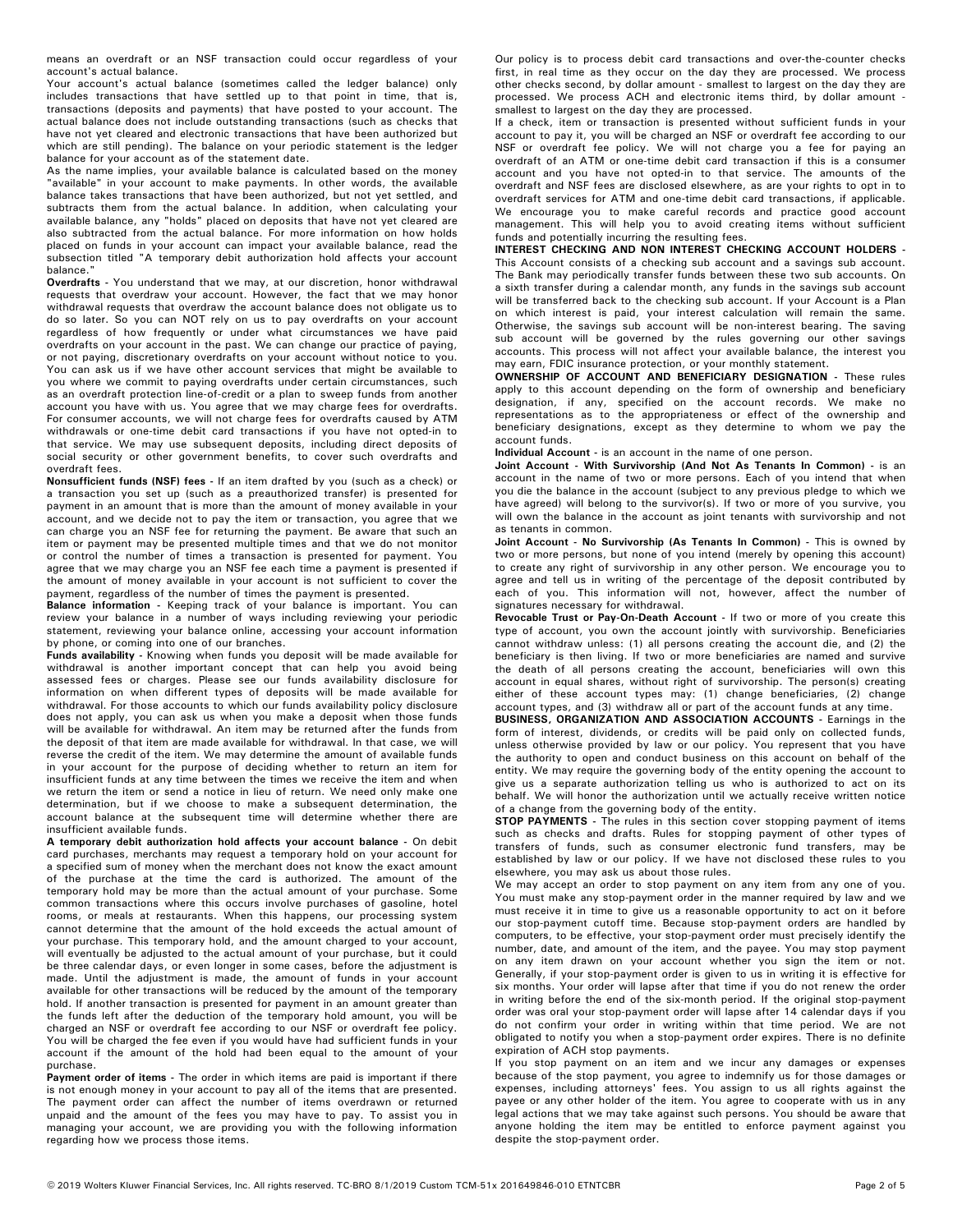Our stop-payment cutoff time is one hour after the opening of the next banking day after the banking day on which we receive the item. Additional limitations on our obligation to stop payment are provided by law (e.g., we paid the item in cash or we certified the item).

**TELEPHONE TRANSFERS** - A telephone transfer of funds from this account to another account with us, if otherwise arranged for or permitted, may be made by the same persons and under the same conditions generally applicable to withdrawals made in writing. Limitations on the number of telephonic transfers from a savings account, if any, are described elsewhere.

**AMENDMENTS AND TERMINATION -** We may change any term of this agreement. Rules governing changes in interest rates are provided separately in the Truth-in-Savings disclosure or in another document. For other changes, we will give you reasonable notice in writing or by any other method permitted by law. We may also close this account at any time upon reasonable notice to you and tender of the account balance personally or by mail. Items presented for payment after the account is closed may be dishonored. When you close your account, you are responsible for leaving enough money in the account to cover any outstanding items to be paid from the account. Reasonable notice depends on the circumstances, and in some cases such as when we cannot verify your identity or we suspect fraud, it might be reasonable for us to give you notice after the change or account closure becomes effective. For instance, if we suspect fraudulent activity with respect to your account, we might immediately freeze or close your account and then give you notice. If we have notified you of a change in any term of your account and you continue to have your account after the effective date of the change, you have agreed to the new term(s).

**NOTICES -** Any written notice you give us is effective when we actually receive it, and it must be given to us according to the specific delivery instructions provided elsewhere, if any. We must receive it in time to have a reasonable opportunity to act on it. If the notice is regarding a check or other item, you must give us sufficient information to be able to identify the check or item, including the precise check or item number, amount, date and payee. Written notice we give you is effective when it is deposited in the United States Mail with proper postage and addressed to your mailing address we have on file. Notice to any of you is notice to all of you.

forgeries and other errors - You must examine your statement of account with<br>"reasonable promptness." In addition, if you receive or we make available either your items or images of your items, you must examine them for any unauthorized or missing endorsements or any other problems. If you discover (or reasonably should have discovered) any unauthorized signatures, alterations, incorrect payment amounts, or missing or incorrectly credited deposits, you must promptly notify us of the relevant facts. As between you and us, if you fail to do either of these duties, you will have to bear the loss yourself unless you prove that we did not pay the item in good faith. The loss could be not only with respect to items on the statement but other items with unauthorized signatures or alterations by the same wrongdoer. **STATEMENTS - Your duty to report unauthorized signatures, alterations,**

You agree that the time you have to examine your statement and items and report to us will depend on the circumstances, but will not, in any circumstance, exceed a total of 30 days from when the statement is first sent or made available to you.

You further agree that if you fail to report any unauthorized signatures, alterations, forgeries, incorrect payment amounts, missing or incorrectly credited deposits, or any other errors in your account within 30 days of when we first send or make the statement available, you cannot assert a claim against us on any items in that statement, and as between you and us the loss will be entirely yours. This 30-day limitation is without regard to whether we used good faith. The limitation in this paragraph is in addition to that contained in the first paragraph of this section.

**Errors relating to electronic fund transfers or substitute checks -** For information on errors relating to electronic fund transfers (e.g., computer, debit card or ATM transactions) refer to your Electronic Fund Transfers disclosure and the sections on consumer liability and error resolution. For information on errors relating to a substitute check you received, refer to your disclosure entitled Substitute Checks and Your Rights.

Duty to notify if statement not received - You agree to immediately notify us if you do not receive your statement by the date you normally expect to receive it. Not receiving your statement in a timely manner is a sign that there may be an issue with your account, such as possible fraud or identity theft.

**ACCOUNT TRANSFER -** This account may not be transferred or assigned without our prior written consent.

**DIRECT DEPOSITS -** If we are required for any reason to reimburse the federal government for all or any portion of a benefit payment that was directly deposited into your account, you authorize us to deduct the amount of our liability to the federal government from the account or from any other account you have with us, without prior notice and at any time, except as prohibited by law. We may also use any other legal remedy to recover the amount of our liability.

TEMPORARY ACCOUNT AGREEMENT - If the account documentation indicates that this is a temporary account agreement, each person who signs to open the account or has authority to make withdrawals (except as indicated to the contrary) may transact business on this account. However, we may at some time in the future restrict or prohibit further use of this account if you fail to comply with the requirements we have imposed within a reasonable time.

**SETOFF -** We may (without prior notice and when permitted by law) set off the funds in this account against any due and payable debt any of you owe us now or in the future. If this account is owned by one or more of you as individuals, we may set off any funds in the account against a due and payable debt a partnership owes us now or in the future, to the extent of your liability

as a partner for the partnership debt. If your debt arises from a promissory note, then the amount of the due and payable debt will be the full amount we have demanded, as entitled under the terms of the note, and this amount may include any portion of the balance for which we have properly accelerated the due date.

This right of setoff does not apply to this account if prohibited by law. For example, the right of setoff does not apply to this account if: (a) it is an Individual Retirement Account or similar tax-deferred account, or (b) the debt is created by a consumer credit transaction under a credit card plan (but this does not affect our rights under any consensual security interest), or (c) the debtor's right of withdrawal only arises in a representative capacity. We will not be liable for the dishonor of any check when the dishonor occurs because we set off a debt against this account. You agree to hold us harmless from any claim arising as a result of our exercise of our right of setoff.

**ADDITIONAL AUTHORIZED SIGNATORY (Individual Accounts only) -** A single individual is the owner. The additional authorized signatory is merely designated to conduct transactions on the owner's behalf. The owner does not give up any rights to act on the account, and the additional authorized signatory may not in any manner affect the rights of the owner or beneficiaries, if any, other than by withdrawing funds from the account. The owner is responsible for any transactions of the additional authorized signatory. We undertake no obligation to monitor transactions to determine that they are on the owner's behalf.

The owner may terminate the authorization at any time, and the authorization is automatically terminated by the death of the owner. However, we may continue to honor the transactions of the additional authorized signatory until: (a) we have received written notice or have actual knowledge of the termination of authority, and (b) we have a reasonable opportunity to act on that notice or knowledge. We may refuse to accept the designation of an additional authorized signatory.

**RESTRICTIVE LEGENDS OR ENDORSEMENTS -** The automated processing of the large volume of checks we receive prevents us from inspecting or looking for restrictive legends, restrictive endorsements or other special instructions on every check. For this reason, we are not required to honor any restrictive legend or endorsement or other special instruction placed on checks you write unless we have agreed in writing to the restriction or instruction. Unless we have agreed in writing, we are not responsible for any losses, claims, damages, or expenses that result from your placement of these restrictions or instructions on your checks. Examples of restrictive legends placed on checks are "must be presented within 90 days" or "not valid for more than \$1,000.00." The payee's signature accompanied by the words "for deposit only" is an example of a restrictive endorsement.

**FACSIMILE SIGNATURES -** Unless you make advance arrangements with us, we have no obligation to honor facsimile signatures on your checks or other orders. If we do agree to honor items containing facsimile signatures, you authorize us, at any time, to charge you for all checks, drafts, or other orders, for the payment of money, that are drawn on us. You give us this authority regardless of by whom or by what means the facsimile signature(s) may have been affixed so long as they resemble the facsimile signature specimen filed with us, and contain the required number of signatures for this purpose. You must notify us at once if you suspect that your facsimile signature is being or has been misused.

**CHECK PROCESSING** - We process items mechanically by relying solely on the information encoded in magnetic ink along the bottom of the items. This means that we do not individually examine all of your items to determine if the item is properly completed, signed and endorsed or to determine if it contains any information other than what is encoded in magnetic ink. You agree that we have exercised ordinary care if our automated processing is consistent with general banking practice, even though we do not inspect each item. Because we do not inspect each item, if you write a check to multiple payees, we can properly pay the check regardless of the number of endorsements unless you notify us in writing that the check requires multiple endorsements. We must receive the notice in time for us to have a reasonable opportunity to act on it, and you must tell us the precise date of the check, amount, check number and payee. We are not responsible for any unauthorized signature or alteration that would not be identified by a reasonable inspection of the item. Using an automated process helps us keep costs down for you and all account holders.

**CHECK CASHING -** We may charge a fee for anyone that does not have an account with us who is cashing a check, draft or other instrument written on your account. We may also require reasonable identification to cash such a check, draft or other instrument. We can decide what identification is reasonable under the circumstances and such identification may be documentary or physical and may include collecting a thumbprint or fingerprint. **ENDORSEMENTS** - We may accept for deposit any item payable to you or your

order, even if they are not endorsed by you. We may give cash back to any one of you. We may supply any missing endorsement(s) for any item we accept for deposit or collection, and you warrant that all endorsements are genuine.

To ensure that your check or share draft is processed without delay, you must endorse it (sign it on the back) in a specific area. Your entire endorsement (whether a signature or a stamp) along with any other endorsement information (e.g. additional endorsements, ID information, driver's license number, etc.) must fall within 1 1/2" of the "trailing edge" of a check. Endorsements must be made in blue or black ink, so that they are readable by automated check processing equipment.

As you look at the front of a check, the "trailing edge" is the left edge. When you flip the check over, be sure to keep all endorsement information within 1 1/2" of that edge.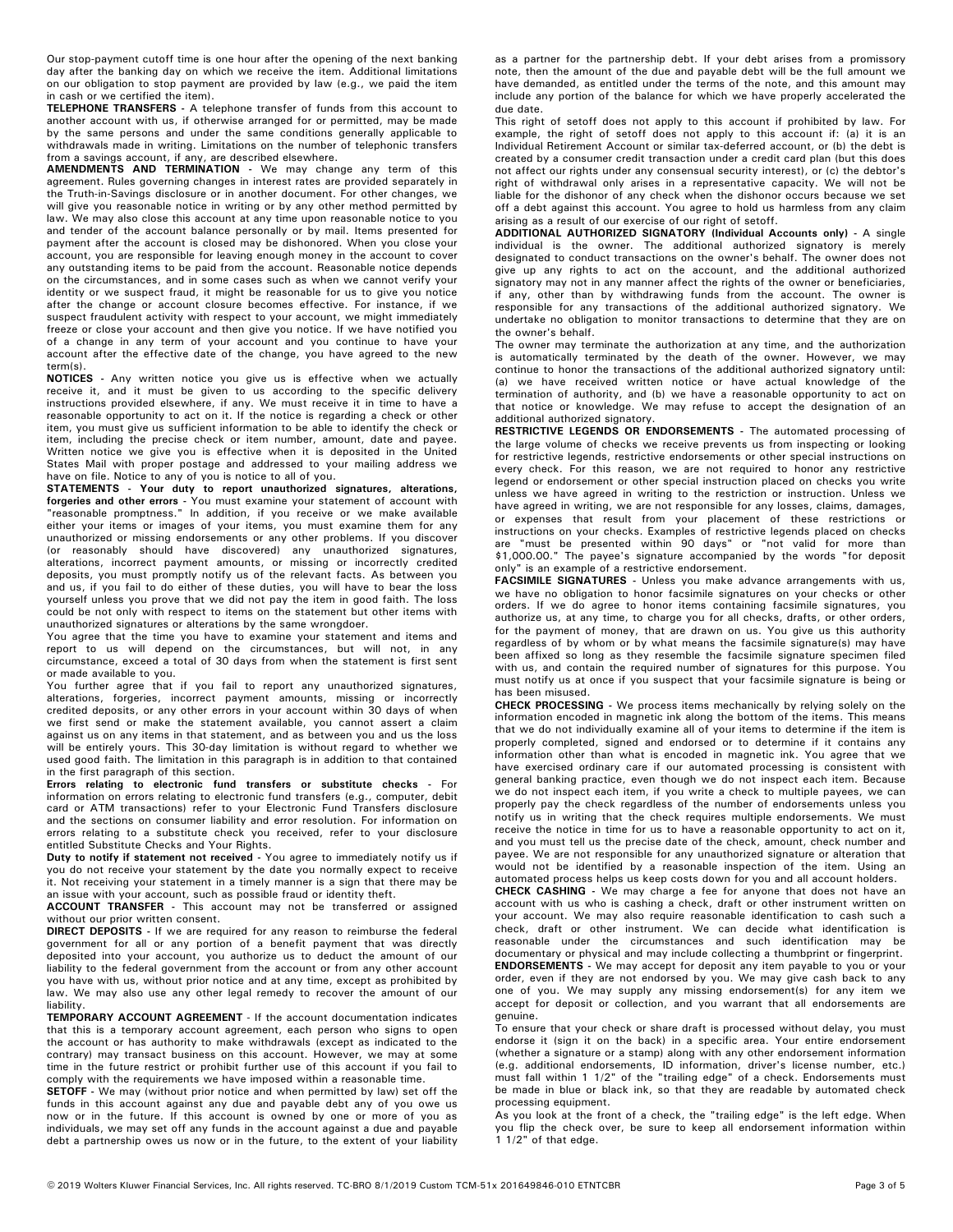

**BACK OF CHECK** 

It is important that you confine the endorsement information to this area since the remaining blank space will be used by others in the processing of the check to place additional needed endorsements and information. You agree that you will indemnify, defend, and hold us harmless for any loss, liability, damage or expense that occurs because your endorsement, another endorsement or information you have printed on the back of the check obscures our endorsement.

These endorsement guidelines apply to both personal and business checks.

**DEATH OR INCOMPETENCE -** You agree to notify us promptly if any person with a right to withdraw funds from your account(s) dies or is adjudicated (determined by the appropriate official) incompetent. We may continue to honor your checks, items, and instructions until: (a) we know of your death or adjudication of incompetence, and (b) we have had a reasonable opportunity to act on that knowledge. You agree that we may pay or certify checks drawn on or before the date of death or adjudication of incompetence for up to ten (10) days after your death or adjudication of incompetence unless ordered to stop payment by someone claiming an interest in the account.

**FIDUCIARY ACCOUNTS -** Accounts may be opened by a person acting in a fiduciary capacity. A fiduciary is someone who is appointed to act on behalf of and for the benefit of another. We are not responsible for the actions of a fiduciary, including the misuse of funds. This account may be opened and maintained by a person or persons named as a trustee under a written trust agreement, or as executors, administrators, or conservators under court orders. You understand that by merely opening such an account, we are not acting in the capacity of a trustee in connection with the trust nor do we undertake any obligation to monitor or enforce the terms of the trust or letters.

**CREDIT VERIFICATION -** You agree that we may verify credit and employment history by any necessary means, including preparation of a credit report by a credit reporting agency.

**LEGAL ACTIONS AFFECTING YOUR ACCOUNT** - If we are served with a subpoena, restraining order, writ of attachment or execution, levy, garnishment, search warrant, or similar order relating to your account (termed "legal action" in this section), we will comply with that legal action. Or, in our discretion, we may freeze the assets in the account and not allow any payments out of the account until a final court determination regarding the legal action. We may do these things even if the legal action involves less than all of you. In these cases, we will not have any liability to you if there are insufficient funds to pay your items because we have withdrawn funds from your account or in any way restricted access to your funds in accordance with the legal action. Any fees or expenses we incur in responding to any legal action (including, without limitation, attorneys' fees and our internal expenses) may be charged against your account. The list of fees applicable to your account(s) provided elsewhere may specify additional fees that we may charge for certain legal actions.

#### **ACCOUNT SECURITY -**

**Duty to protect account information and methods of access -** It is your responsibility to protect the account numbers and electronic access devices (e.g., an ATM card) we provide you for your account(s). Do not discuss, compare, or share information about your account number(s) with anyone unless you are willing to give them full use of your money. An account number can be used by thieves to issue an electronic debit or to encode your number on a false demand draft which looks like and functions like an authorized check. If you furnish your access device and grant actual authority to make transfers to another person (a family member or coworker, for example) who then exceeds that authority, you are liable for the transfers unless we have been notified that transfers by that person are no longer authorized.

Your account number can also be used to electronically remove money from your account, and payment can be made from your account even though you did not contact us directly and order the payment.

You must also take precaution in safeguarding your blank checks. Notify us at once if you believe your checks have been lost or stolen. As between you and us, if you are negligent in safeguarding your checks, you must bear the loss entirely yourself or share the loss with us (we may have to share some of the

loss if we failed to use ordinary care and if we substantially contributed to the loss).

**Positive pay and other fraud prevention services -** Except for consumer electronic fund transfers subject to Regulation E, you agree that if we offer you services appropriate for your account to help identify and limit fraud or other unauthorized transactions against your account, and you reject those services, you will be responsible for any fraudulent or unauthorized transactions which could have been prevented by the services we offered. You will not be responsible for such transactions if we acted in bad faith or to the extent our negligence contributed to the loss. Such services include positive pay or commercially reasonable security procedures. If we offered you a commercially reasonable security procedure which you reject, you agree that you are responsible for any payment order, whether authorized or not, that we accept in compliance with an alternative security procedure that you have selected. The positive pay service can help detect and prevent check fraud and is appropriate for account holders that issue: a high volume of checks, a lot of checks to the general public, or checks for large dollar amounts.

TELEPHONIC INSTRUCTIONS - Unless required by law or we have agreed otherwise in writing, we are not required to act upon instructions you give us via facsimile transmission or leave by voice mail or on a telephone answering machine.

RECEIVE COMMUNICATIONS - Subject to federal and state law, we may monitor or record phone calls for security reasons, to maintain a record and to ensure that you receive courteous and efficient service. You consent in advance to any such recording. **MONITORING AND RECORDING TELEPHONE CALLS AND CONSENT TO**

To provide you with the best possible service in our ongoing business relationship for your account we may need to contact you about your account from time to time by telephone, text messaging or email. However, we first obtain your consent to contact you about your account in compliance with applicable consumer protection provisions in the federal Telephone Consumer Protection Act of 1991 (TCPA), CAN-SPAM Act and their related federal regulations and orders issued by the Federal Communications Commission (FCC).

- Your consent is limited to your account, and as authorized by applicable law and regulations.  $\bullet$
- Your consent is voluntary and not conditioned on the purchase of any product or service from us.  $\bullet$

With the above understandings, you authorize us to contact you regarding your account throughout its existence using any telephone numbers or email addresses that you have previously provided to us by virtue of an existing business relationship or that you may subsequently provide to us.

This consent is regardless of whether the number we use to contact you is assigned to a landline, a paging service, a cellular wireless service, a specialized mobile radio service, other radio common carrier service or any other service for which you may be charged for the call. You further authorize us to contact you through the use of voice, voice mail and text messaging, including the use of pre-recorded or artificial voice messages and an automated dialing device.

If necessary, you may change or remove any of the telephone numbers or email addresses at any time using any reasonable means to notify us.

CLAIM OF LOSS - The following rules do not apply to a transaction or claim related to a consumer electronic fund transfer governed by Regulation E (e.g., an everyday consumer debit card or ATM transaction). The error resolution procedures for consumer electronic fund transfers can be found in our initial Regulation E disclosure titled, "Electronic Fund Transfers." For other transactions or claims, if you claim a credit or refund because of a forgery, alteration, or any other unauthorized withdrawal, you agree to cooperate with us in the investigation of the loss, including giving us an affidavit containing whatever reasonable information we require concerning your account, the transaction, and the circumstances surrounding the loss. You will notify law enforcement authorities of any criminal act related to the claim of lost, missing, or stolen checks or unauthorized withdrawals. We will have a reasonable period of time to investigate the facts and circumstances surrounding any claim of loss. Unless we have acted in bad faith, we will not be liable for special or consequential damages, including loss of profits or opportunity, or for attorneys' fees incurred by you.

You agree that you will not waive any rights you have to recover your loss against anyone who is obligated to repay, insure, or otherwise reimburse you for your loss. You will pursue your rights or, at our option, assign them to us so that we may pursue them. Our liability will be reduced by the amount you recover or are entitled to recover from these other sources.

**EARLY WITHDRAWAL PENALTIES (and involuntary withdrawals) -** We may impose early withdrawal penalties on a withdrawal from a time account even if you don't initiate the withdrawal. For instance, the early withdrawal penalty may be imposed if the withdrawal is caused by our setoff against funds in the account or as a result of an attachment or other legal process. We may close your account and impose the early withdrawal penalty on the entire account balance in the event of a partial early withdrawal. See your notice of penalty for early withdrawals for additional information.

**ADDRESS OR NAME CHANGES** - You are responsible for notifying us of any change in your address or your name. Unless we agree otherwise, name changes must be made in writing and address changes may be made via telephone call by at least one of the account holders. Informing us of your address or name change on a check reorder form is not sufficient. We will attempt to communicate with you only by use of the most recent address you have provided to us. If provided elsewhere, we may impose a service fee if we attempt to locate you.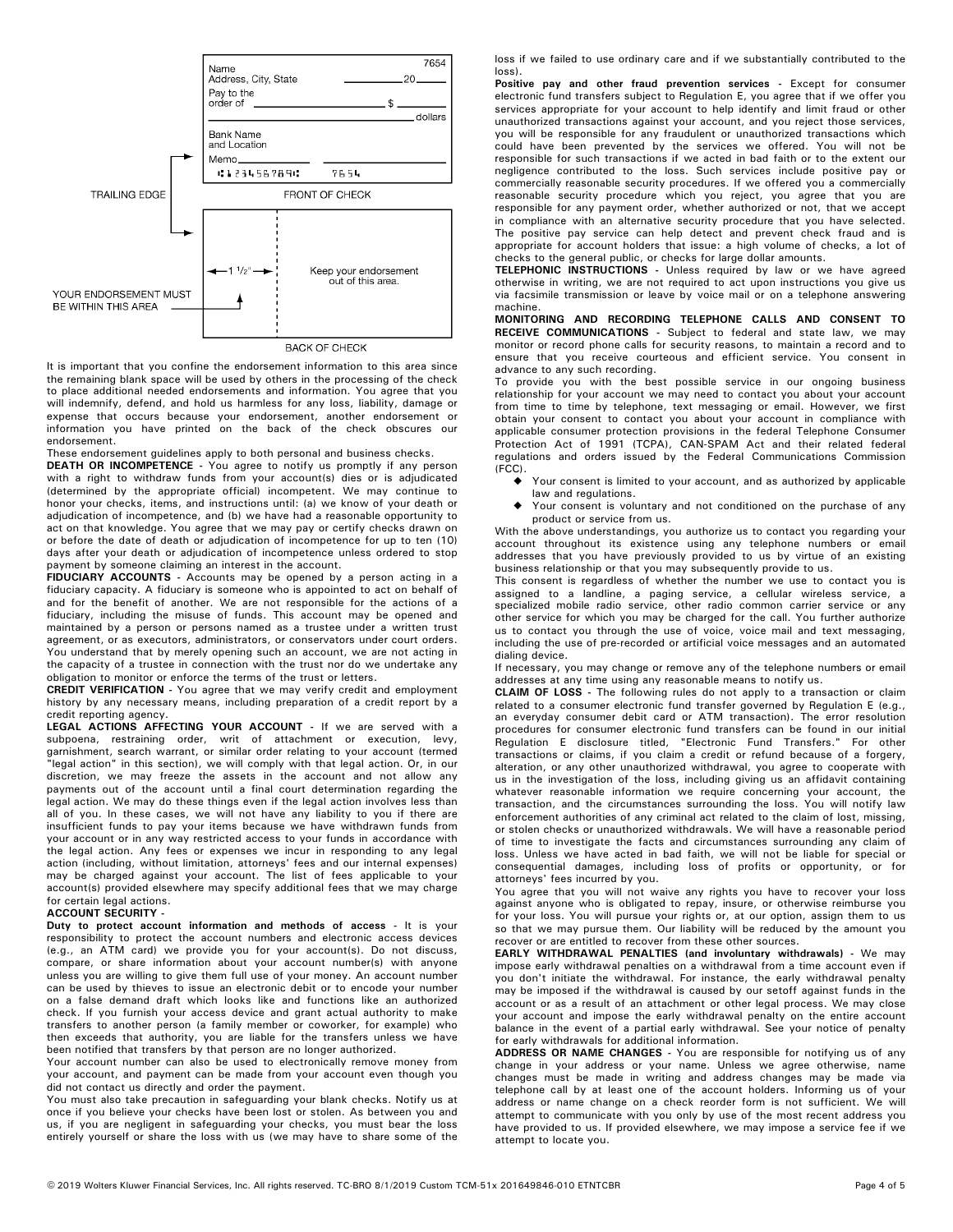**RESOLVING ACCOUNT DISPUTES -** We may place an administrative hold on the funds in your account (refuse payment or withdrawal of the funds) if it becomes subject to a claim adverse to (1) your own interest; (2) others claiming an interest as survivors or beneficiaries of your account; or (3) a claim arising by operation of law. The hold may be placed for such period of time as we believe reasonably necessary to allow a legal proceeding to determine the merits of the claim or until we receive evidence satisfactory to us that the dispute has been resolved. We will not be liable for any items that are dishonored as a consequence of placing a hold on funds in your account for these reasons.

**WAIVER OF NOTICES -** To the extent permitted by law, you waive any notice of non-payment, dishonor or protest regarding any items credited to or charged against your account. For example, if you deposit an item and it is returned unpaid or we receive a notice of nonpayment, we do not have to notify you unless required by federal Regulation CC or other law.

**ACH AND WIRE TRANSFERS -** This agreement is subject to Article 4A of the Uniform Commercial Code - Fund Transfers as adopted in the state in which you have your account with us. If you originate a fund transfer and you identify by name and number a beneficiary financial institution, an intermediary financial institution or a beneficiary, we and every receiving or beneficiary financial institution may rely on the identifying number to make payment. We may rely on the number even if it identifies a financial institution, person or account other than the one named. You agree to be bound by automated clearing house association rules. These rules provide, among other things, that payments made to you, or originated by you, are provisional until final settlement is made through a Federal Reserve Bank or payment is otherwise made as provided in Article 4A-403(a) of the Uniform Commercial Code. If we do not receive such payment, we are entitled to a refund from you in the amount credited to your account and the party originating such payment will not be considered to have paid the amount so credited. Credit entries may be made by ACH. If we receive a payment order to credit an account you have with us by wire or ACH, we are not required to give you any notice of the payment order or credit.

**TRUNCATION, SUBSTITUTE CHECKS, AND OTHER CHECK IMAGES -** If you truncate an original check and create a substitute check, or other paper or electronic image of the original check, you warrant that no one will be asked to make payment on the original check, a substitute check or any other electronic or paper image, if the payment obligation relating to the original check has already been paid. You also warrant that any substitute check you create conforms to the legal requirements and generally accepted specifications for substitute checks. You agree to retain the original check in conformance with our internal policy for retaining original checks. You agree to indemnify us for any loss we may incur as a result of any truncated check transaction you initiate. We can refuse to accept substitute checks that have not previously been warranted by a bank or other financial institution in conformance with the Check 21 Act. Unless specifically stated in a separate agreement between you and us, we do not have to accept any other electronic or paper image of an original check.

**REMOTELY CREATED CHECKS -** Like any standard check or draft, a remotely created check (sometimes called a telecheck, preauthorized draft or demand draft) is a check or draft that can be used to withdraw money from an account. Unlike a typical check or draft, however, a remotely created check is not issued by the paying bank and does not contain the signature of the account owner (or a signature purported to be the signature of the account owner). In place of a signature, the check usually has a statement that the owner authorized the check or has the owner's name typed or printed on the signature line.

You warrant and agree to the following for every remotely created check we receive from you for deposit or collection: (1) you have received express and verifiable authorization to create the check in the amount and to the payee that appears on the check; (2) you will maintain proof of the authorization for at least 2 years from the date of the authorization, and supply us the proof if we ask; and (3) if a check is returned you owe us the amount of the check, regardless of when the check is returned. We may take funds from your account to pay the amount you owe us, and if there are insufficient funds in your account, you still owe us the remaining balance.

UNLAWFUL INTERNET GAMBLING NOTICE - Restricted transactions as defined in Federal Reserve Regulation GG are prohibited from being processed through this account or relationship. Restricted transactions generally include, but are not limited to, those in which credit, electronic fund transfers, checks, or drafts are knowingly accepted by gambling businesses in connection with the participation by others in unlawful Internet gambling.

## SouthEast  $h$  ank

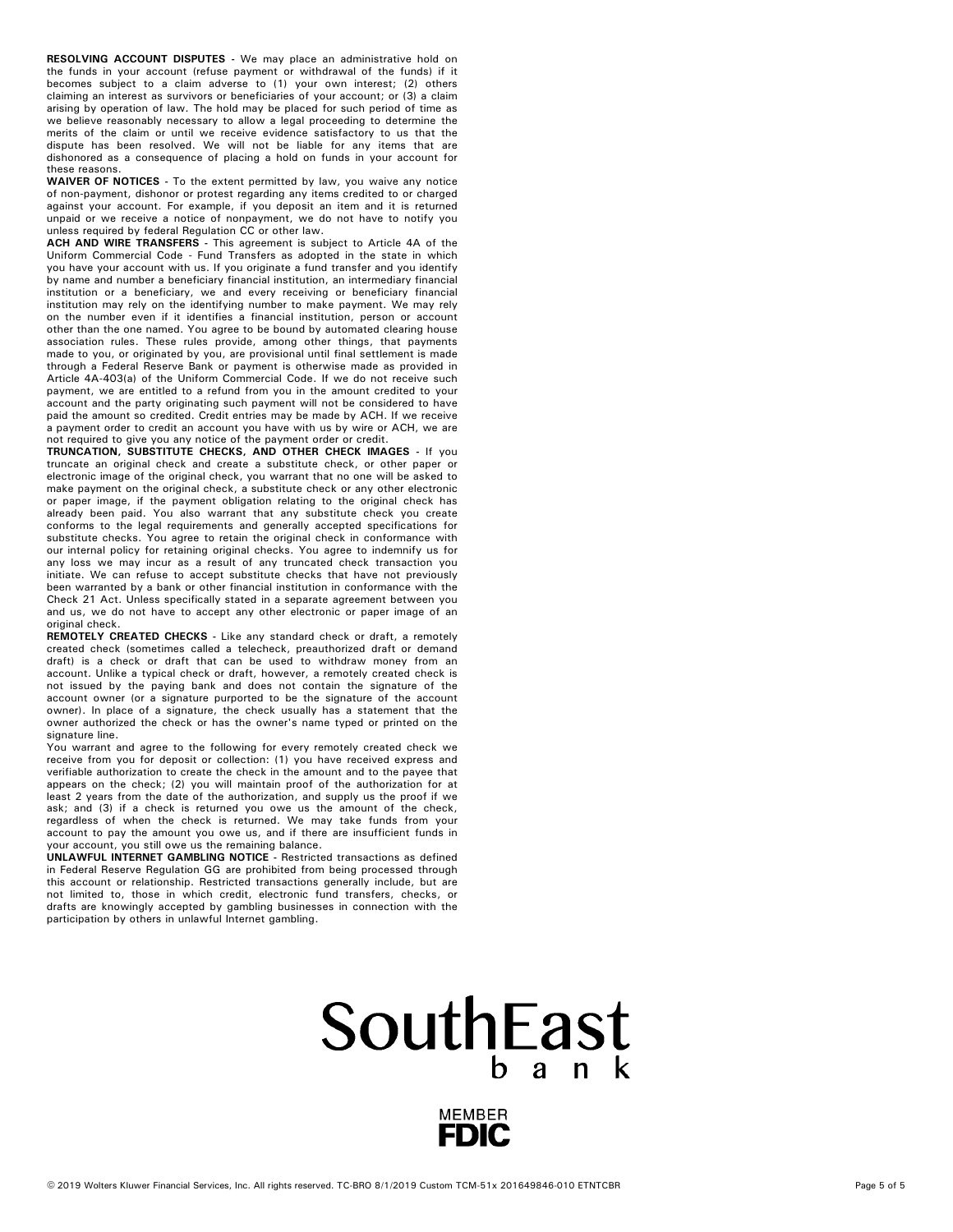# **SouthEast**

#### **Bounce Protection Customer Overdraft Policy**

An insufficient balance could result in several ways, such as (a) the payment of a check, electronic funds transfer, or other withdrawal request; (b) payments authorized by you; (c) the return of unpaid items deposited by you; (d) the imposition of bank service charges; or (e) the deposit of items which, according to the bank's Funds Availability Policy, are treated as not yet available or paid. We are not obligated to pay any item presented for payment if your account does not contain sufficient funds.

If you maintain your account in "good standing" we may approve your overdraft items within your current available Bounce Protection limit as a non-contractual courtesy. For overdraft privilege consideration, your account is in "good standing" if you (1) make sufficient deposits to bring your account to a positive end-of-day balance at least once every 30 calendar days (including the payment of all bank fees and charges); (2) avoid excessive overdrafts suggesting the use of Bounce Protection as a continuing line of credit; and (3) have no legal orders, levies or liens against your account. SouthEast Bank generally maintains the following item clearing order: debit card transactions and over-the-counter checks first, in real time as they occur on the day they are processed. We process other checks second, by dollar amount - smallest to largest on the day they are processed. We process ACH and electronic items third, by dollar amount - smallest to largest on the day they are processed. We reserve the right to change the order of payment without notice to you. Also, please be aware that the order of item payment may create multiple overdraft items during a single banking day for which you will be charged a Bounce Protection Paid fee of \$33 for each overdraft item paid. You may be charged up to 6 Bounce Protection Paid Fees a day.

You may opt out of the privilege at any time, but you are responsible for any overdraft balances at the time of opting out. Normally, we will not approve an overdraft for you in excess of the predetermined amount assigned to your account type. So as not to exceed your limit, please note that the amount of the overdraft plus the bank's Bounce Protection Paid fee of \$33 per item will be deducted from the overdraft limit.

We may refuse to pay an overdraft item at any time even though we may have previously paid overdrafts for you. For example, we typically do not pay overdraft items if your account is not in good standing as defined above, or if based upon our review of your account management, we determine that you are using Bounce Protection excessively or seem to be using Bounce Protection as a regular line of credit. You will be charged an Insufficient Fund Charge also known as an NSF fee of \$33 for each item returned.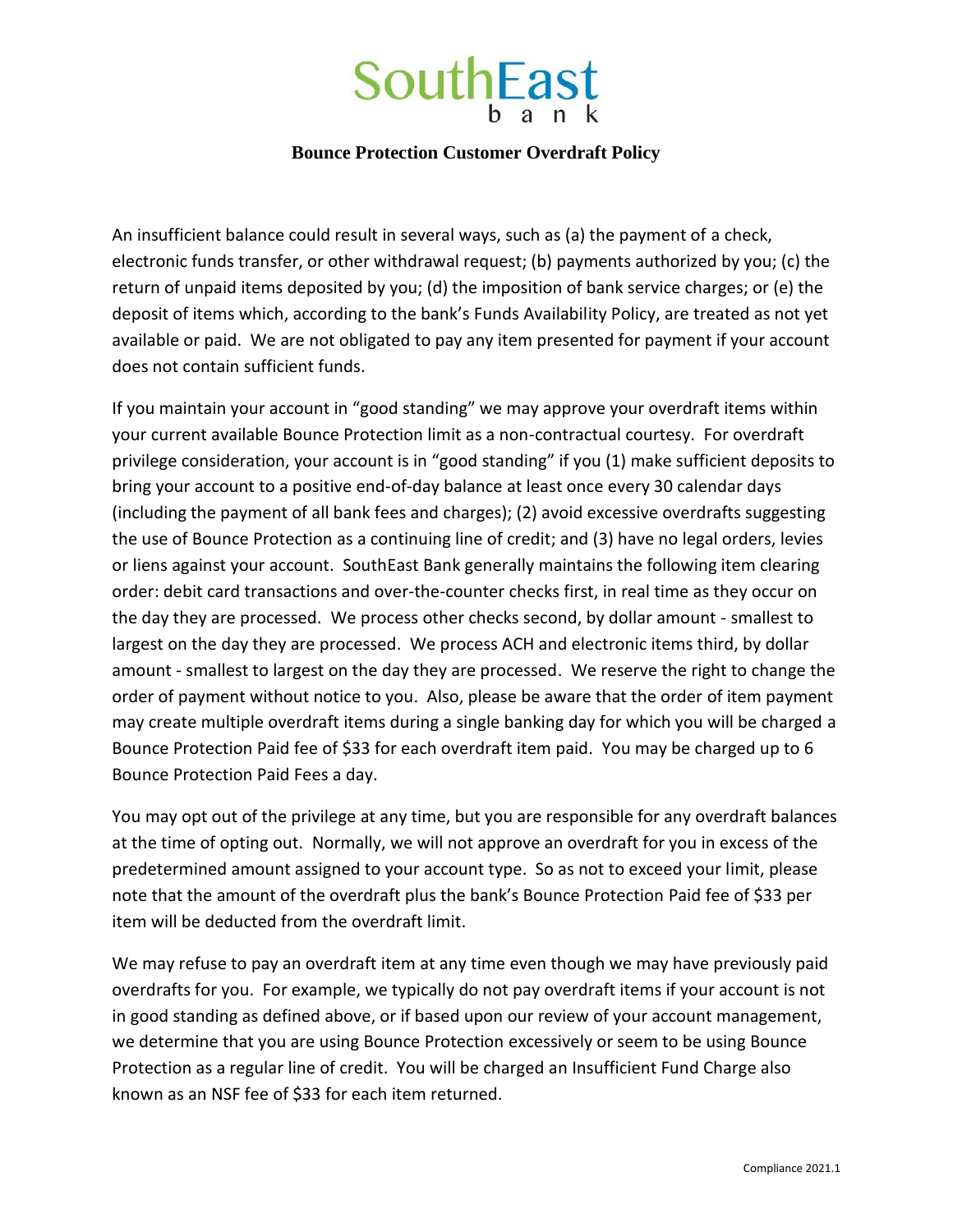

#### **Bounce Protection Customer Overdraft Policy**

You will be promptly notified of any non-sufficient funds items paid or returned that you may have; however, we have no obligation to notify you before we pay or return any item. The amount of any overdraft including our Bounce Protection Paid fee of \$33 and/or an Insufficient Funds Charge also known as a NSF fee of \$33 that you owe us shall be due and payable upon demand, but if no demand is made, no later than 30 calendar days after the creation of the overdraft. If there is an overdraft on an account with more than one owner on the signature card, each owner and agent, if applicable, shall be jointly and severally liable for all overdrafts inclusive of fees.

Bounce Protection should not be viewed as an encouragement to overdraw your account. To avoid fees, we encourage you to keep track of your account balance by entering all items in your check register, reconcile your account regularly, and manage your finances responsibly. If you would like to have Bounce Protection removed from your account, please call 888-401- 7328.

Please note that your Bounce Protection limit may be available for each item paid under the limit created by checks and other transactions made using your checking account number, such as a teller withdrawal, and automatic payment (ACH) transaction, or automatic bill payment and recurring debit card payment. Also, at your request, we may authorize and pay ATM transfers or withdrawals and everyday debit card purchases using your limit. The limit will not be included in the balance provided at the ATM or by Telephone Banking.

Limitation: Bounce Protection is a non-contractual courtesy that is available to individually/joint owned accounts in good standing for personal or household use. SouthEast Bank reserves the right to limit participation to one account per household and to suspend, revoke or discontinue this service without prior notice.

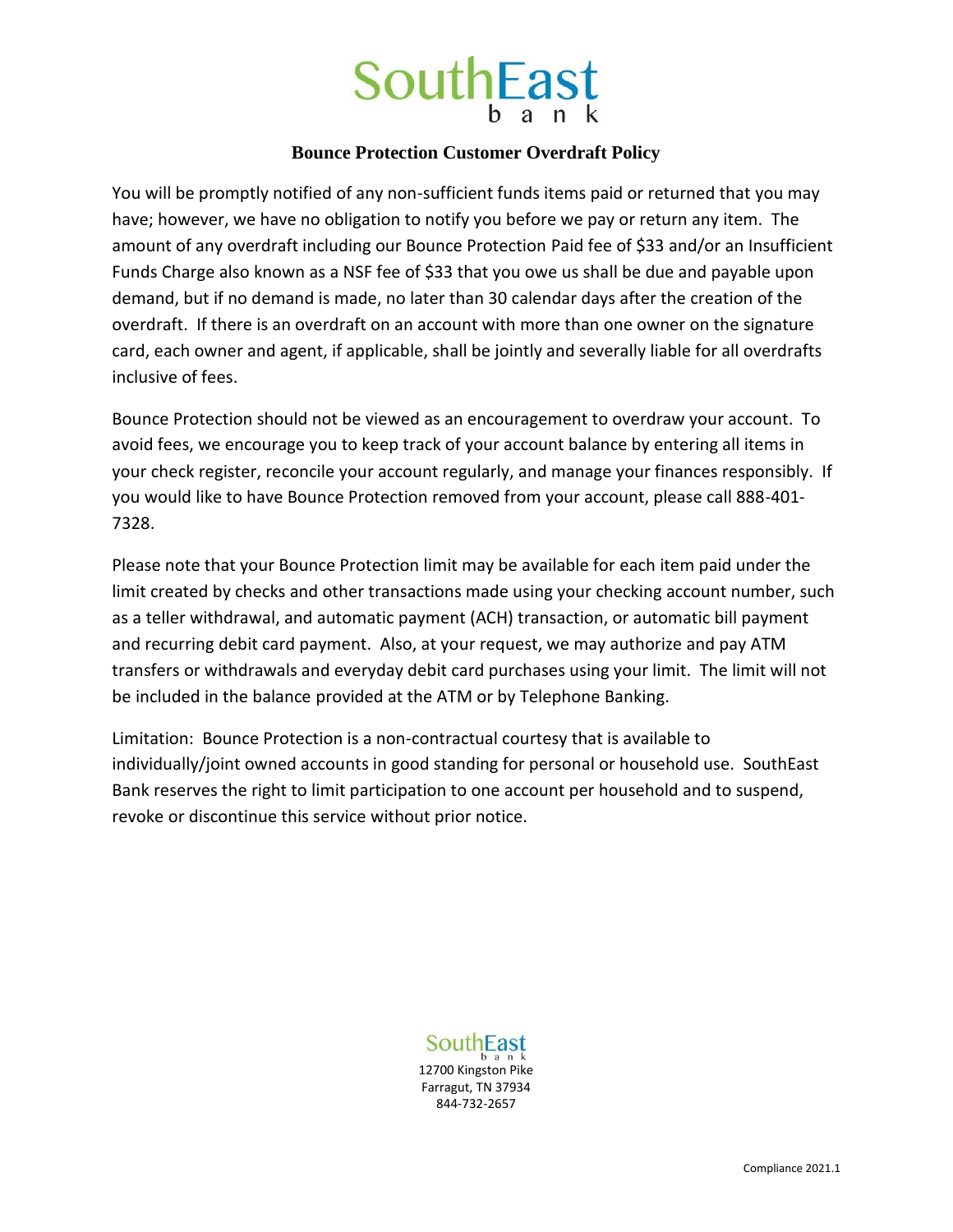## **ELECTRONIC FUND TRANSFERS YOUR RIGHTS AND RESPONSIBILITIES**

Indicated below are types of Electronic Fund Transfers we are capable of handling, some of which may not apply to your account. Please read this disclosure carefully because it tells you your rights and obligations for the transactions listed. You should keep this notice for future reference.

**Electronic Fund Transfers Initiated By Third Parties.** You may authorize a third party to initiate electronic fund transfers between your account and the third party's account. These transfers to make or receive payment may be one-time occurrences or may recur as directed by you. These transfers may use the Automated Clearing House (ACH) or other payments network. Your authorization to the third party to make these transfers can occur in a number of ways. For example, your authorization to convert a check to an electronic fund transfer or to electronically pay a returned check charge can occur when a merchant provides you with notice and you go forward with the transaction (typically, at the point of purchase, a merchant will post a sign and print the notice on a receipt). In all cases, these third party transfers will require you to provide the third party with your account number and bank information. This information can be found on your check as well as on a deposit or withdrawal slip. Thus, you should only provide your bank and account information (whether over the phone, the Internet, or via some other method) to trusted third parties whom you have authorized to initiate these electronic fund transfers. Examples of these transfers include, but are not limited to:

- ◆ Preauthorized credits. You may make arrangements for certain direct deposits to be accepted into your checking or savings account(s).
- ◆ Preauthorized payments. You may make arrangements to pay certain recurring bills from your checking or savings account(s).
- ◆ Electronic check conversion. You may authorize a merchant or other payee to make a one-time electronic payment from your checking account using information from your check to pay for purchases or pay bills.
- ◆ Electronic returned check charge. You may authorize a merchant or other payee to initiate an electronic funds transfer to collect a charge in the event a check is returned for insufficient funds.

**ATM Transfers - types of transfers, dollar limitations, and charges -** You may access your account(s) by ATM using your Debit Card and personal identification number, to:

- make deposits to checking account(s) with a debit card }
- make deposits to savings account(s) with a debit card }
- $\blacklozenge$  get cash withdrawals from checking account(s) with a debit card
- you may withdraw no more than \$500.00 per day there is a charge of \$1.00 per withdrawal at ATMs we do not own or operate
- $\blacklozenge$  get cash withdrawals from savings account(s) with a debit card
- you may withdraw no more than \$500.00 per day
- there is a charge of \$1.00 per withdrawal at ATMs we do not own or operate
- $\blacklozenge$  transfer funds from savings to checking account(s) with a debit card
- transfer funds from checking to savings account(s) with a debit card }
- ◆ get information about:
- the account balance of your checking account(s)
- ◆ with a debit card
- ◆ with a debit card - the account balance of your savings account(s)

#### Some of these services may not be available at all terminals.

**Types of SouthEast Bank Debit Card Point-of-Sale Transactions -** You may access your checking or savings account(s) to purchase goods (in person or online), pay for services (online or by phone), get cash from a merchant, if the merchant permits, or from a participating financial institution, and do anything that a participating merchant will accept.

Point-of-Sale Transactions - dollar limitations - Using your card:

**Advisory Against Illegal Use.** You agree not to use your card(s) for illegal gambling or other illegal purpose. Display of a payment card logo by, for ◆ you may not exceed \$2,500.00 in transactions per day

example, an online merchant does not necessarily mean that transactions are lawful in all jurisdictions in which the cardholder may be located. Please see your cardholder agreement for additional information relating to the use of your SouthEast Bank Debit Card.

Computer Transfers - types of transfers - You may access your account(s) by computer through the internet by logging onto our website at www.southeastbank.com and using your user identification, password and account numbers, to:

- $\blacklozenge$  transfer funds from checking to checking
- $\blacklozenge$  transfer funds from checking to savings
- $\blacklozenge$  transfer funds from savings to checking
- $\blacklozenge$  transfer funds from savings to savings
- $\blacklozenge$  make payments from checking to loan account(s) with us
- $\blacklozenge$  make payments from checking to third parties
- make payments from savings to loan account(s) with us }  $\blacklozenge$  make payments from savings to third parties
- ◆ get information about:
	- the account balance of checking account(s)
	- the last six months deposits to checking accounts
	- the last six months withdrawals from checking accounts
	- the account balance of savings account(s) - the last six months deposits to savings accounts
	-
	- the last six months withdrawals from savings accounts

**Mobile Banking Transfers - types of transfers -** You may access your account(s) by downloading our mobile banking app and using your user identification, password and account numbers, to:

- $\blacklozenge$  transfer funds from checking to checking
- $\blacklozenge$  transfer funds from checking to savings
- $\blacklozenge$  transfer funds from savings to checking
- $\blacklozenge$  transfer funds from savings to savings
- $\blacklozenge$  make payments from checking to loan account(s) with us
- $\blacklozenge$  make payments from checking to third parties
- make payments from savings to loan account(s) with us }
- $\blacklozenge$  make payments from savings to third parties
- ◆ get information about:
	- the account balance of checking account(s)
	- the last six months deposits to checking accounts
	- the last six months withdrawals from checking accounts
- the account balance of savings account(s)
- the last six months deposits to savings accounts
- **FEES** - the last six months withdrawals from savings accounts
- ◆ We do not charge for direct deposits to any type of account.

We do not charge for preauthorized payments from any type of account. } Except as indicated elsewhere, we do not charge for these electronic fund

**ATM Operator/Network Fees.** When you use an ATM not owned by us, you may be charged a fee by the ATM operator or any network used (and you may be charged a fee for a balance inquiry even if you do not complete a fund transfer). transfers.

#### **DOCUMENTATION**

- $\blacklozenge$  Terminal transfers. You can get a receipt at the time you make a transfer to or from your account using an automated teller machine or point-of-sale terminal. However, you may not get a receipt if the amount of the transfer is \$15 or less.
- ◆ Preauthorized credits. If you have arranged to have direct deposits made to your account at least once every 60 days from the same person or company, you can call us at 844-732-2657 to find out whether or not the deposit has been made.
- } **Periodic statements.**

You will get a monthly account statement from us for your checking accounts.

You will get a monthly account statement from us for your savings accounts, unless there are no transfers in a particular month. In any case, you will get a statement at least quarterly.

#### **PREAUTHORIZED PAYMENTS**

◆ Right to stop payment and procedure for doing so. If you have told us in advance to make regular payments out of your account, you can stop any of these payments. Here is how:

Call or write us at the telephone number or address listed in this disclosure in time for us to receive your request 3 business days or more before the payment is scheduled to be made. If you call, we may also require you to put your request in writing and get it to us within 14 days after you call.

Please refer to our separate fee schedule for the amount we will charge you for each stop-payment order you give.

- $\blacklozenge$  **Notice of varying amounts.** If these regular payments may vary in amount, the person you are going to pay will tell you, 10 days before each payment, when it will be made and how much it will be. (You may choose instead to get this notice only when the payment would differ by more than a certain amount from the previous payment, or when the amount would fall outside certain limits that you set.)
- Iiability for failure to stop payment of preauthorized transfer. If you order us to stop one of these payments 3 business days or more before the transfer is scheduled, and we do not do so, we will be liable for your losses or damages.

#### **FINANCIAL INSTITUTION'S LIABILITY**

Liability for failure to make transfers. If we do not complete a transfer to or from your account on time or in the correct amount according to our agreement with you, we will be liable for your losses or damages. However, there are some exceptions. We will not be liable, for instance:

- (1) If, through no fault of ours, you do not have enough money in your account to make the transfer.
- (2) If you have an overdraft line and the transfer would go over the credit limit.
- (3) If the automated teller machine where you are making the transfer does not have enough cash.
- (4) If the terminal or system was not working properly and you knew about the breakdown when you started the transfer.
- (5) If circumstances beyond our control (such as fire or flood) prevent the transfer, despite reasonable precautions that we have taken.
- (6) There may be other exceptions stated in our agreement with you.

**CONFIDENTIALITY** We will disclose information to third parties about your account or the

transfers you make: (1) where it is necessary for completing transfers; or

- (2) in order to verify the existence and condition of your account for a third party, such as a credit bureau or merchant; or
- (3) in order to comply with government agency or court orders; or
- (4) as explained in the separate Privacy Disclosure.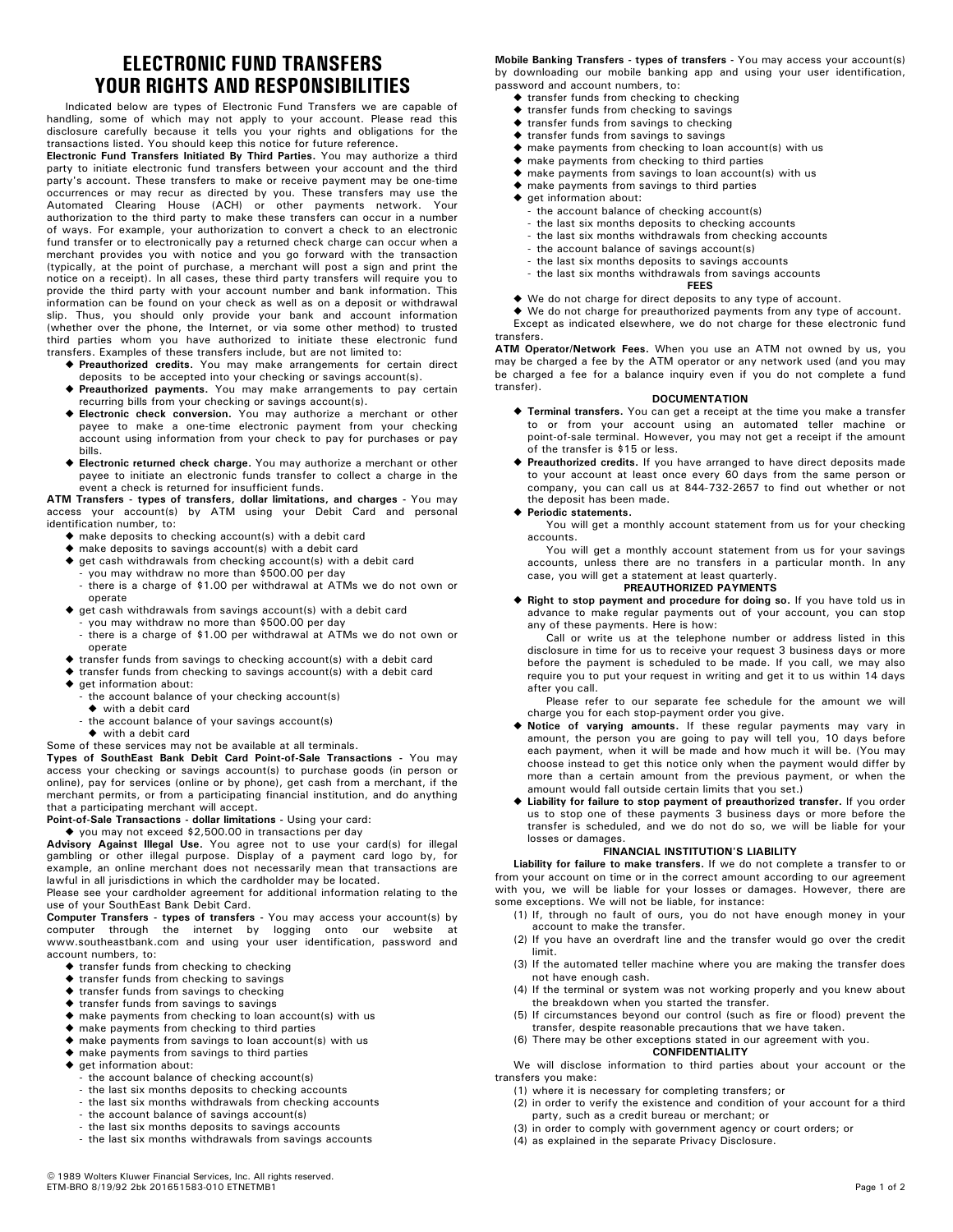#### **UNAUTHORIZED TRANSFERS**

#### **(a) Consumer liability.**

◆ Generally. Tell us AT ONCE if you believe your card and/or code has been lost or stolen, or if you believe that an electronic fund transfer has been made without your permission using information from your check. Telephoning is the best way of keeping your possible losses down. You could lose all the money in your account (plus your maximum overdraft line of credit). If you tell us within 2 business days after you learn of the loss or theft of your card and/or code, you can lose no more than \$50 if someone used your card and/or code without your permission.

If you do NOT tell us within 2 business days after you learn of the loss or theft of your card and/or code, and we can prove we could have stopped someone from using your card and/or code without your permission if you had told us, you could lose as much as \$500.

Also, if your statement shows transfers that you did not make, including those made by card, code or other means, tell us at once. If you do not tell us within 60 days after the statement was mailed to you, you may not get back any money you lost after the 60 days if we can prove that we could have stopped someone from taking the money if you had told us in time.

If a good reason (such as a long trip or a hospital stay) kept you from telling us, we will extend the time periods.

 $\blacklozenge$  Additional Limits on Liability for Mastercard <sup>®</sup>branded Debit Card. You will not be liable for any unauthorized transactions using your Mastercard<sup>®</sup>-branded Debit Card if: (i) you can demonstrate that you have exercised reasonable care in safeguarding your card from the risk of loss or theft, and (ii) upon becoming aware of a loss or theft, you promptly report the loss or theft to us. Mastercard is a registered trademark, and the circles design is a trademark of Mastercard International Incorporated.

**(b) Contact in event of unauthorized transfer.** If you believe your card and/or code has been lost or stolen, call or write us at the telephone number or address listed in this disclosure. You should also call the number or write to the address listed in this disclosure if you believe a transfer has been made using the information from your check without your permission.

#### **ERROR RESOLUTION NOTICE**

In Case of Errors or Questions About Your Electronic Transfers, Call or Write us at the telephone number or address listed in this disclosure, as soon as you can, if you think your statement or receipt is wrong or if you need more information about a transfer listed on the statement or receipt. We must hear from you no later than 60 days after we sent the FIRST statement on which the problem or error appeared.

(1) Tell us your name and account number (if any).

- Describe the error or the transfer you are unsure about, and explain as (2) clearly as you can why you believe it is an error or why you need more information.
- Tell us the dollar amount of the suspected error. (3)

If you tell us orally, we may require that you send us your complaint or question in writing within 10 business days.

We will determine whether an error occurred within 10 business days (20 business days if the transfer involved a new account) after we hear from you and will correct any error promptly. If we need more time, however, we may take up to 45 days (90 days if the transfer involved a new account, a point-of-sale transaction, or a foreign-initiated transfer) to investigate your complaint or question. If we decide to do this, we will credit your account within 10 business days (20 business days if the transfer involved a new account) for the amount you think is in error, so that you will have the use of the money during the time it takes us to complete our investigation. If we ask you to put your complaint or question in writing and we do not receive it within 10 business days, we may not credit your account. Your account is considered a new account for the first 30 days after the first deposit is made, unless each of you already has an established account with us before this account is opened.

We will tell you the results within three business days after completing our investigation. If we decide that there was no error, we will send you a written explanation.

You may ask for copies of the documents that we used in our investigation.

SOUTHEAST BANK DEPOSIT OPERATIONS P.O. BOX 1806 ATHENS, TN 37371 Business Days: Monday through Friday Excluding Federal Holidays Phone: 844-732-2657 MORE DETAILED INFORMATION IS AVAILABLE ON REQUEST

SouthEast Bank 12700 Kingston Pike Farragut, TN 37934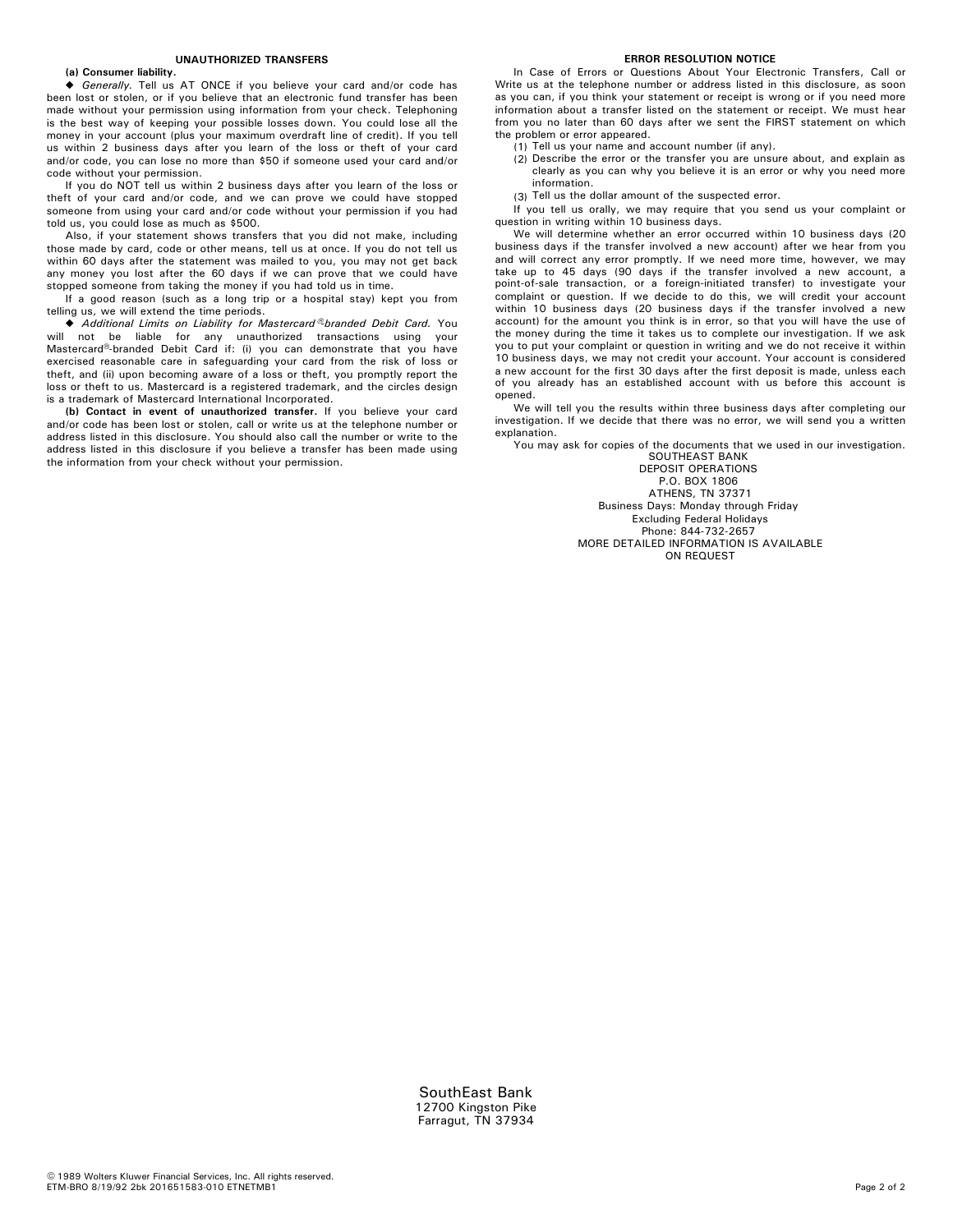## SouthEast Bank Funds Availability Disclosure

YOUR ABILITY TO WITHDRAW FUNDS - This policy statement applies to "transaction" accounts only. Transaction accounts, in general, are accounts which permit an unlimited number of payments to third persons and an unlimited number of telephone or preauthorized transfers to other accounts of yours with us. Checking accounts are the most common transaction accounts. Feel free to ask us whether any of your other accounts might also be covered under this policy. Our policy is to make funds from your cash and check deposits available to you on the first business day after the day we receive your deposit. Electronic direct deposits will be available on the day we receive the deposit. Once the funds are available, you can withdraw them in cash and we will use the funds to pay checks that you have written. Please remember that even after we have made funds available to you, and you have withdrawn the funds, you are still responsible for the checks you deposit that are returned to us unpaid and for any other problems involving your deposit.

For determining the availability of your deposits, every day is a business day except Saturdays, Sundays, and federal holidays. If you make a deposit before the times listed in the table below on a business day we are open, we will consider that day to be the day of your deposit. However, if you make a deposit after this cutoff time or on a day we are not open, we will consider that deposit to have been made on the next business day we are open.

| <b>Days</b>       | Time                  | <b>Branch</b>                                                                                                              |
|-------------------|-----------------------|----------------------------------------------------------------------------------------------------------------------------|
| Monday - Thursday | 4:30 <sub>pm</sub> ET | Athens, Bearden, Chattanooga, Cleveland, Dayton, Decatur,                                                                  |
|                   |                       | Farragut, Fountain City, Hardin Valley, Lenoir City, Ooltewah,                                                             |
|                   |                       | <b>Spring City</b>                                                                                                         |
| Friday            | $5:00$ pm ET          | Chattanooga                                                                                                                |
| Friday            | $6:00$ pm ET          | Athens, Bearden, Cleveland, Dayton, Decatur, Farragut, Fountain<br>City, Hardin Valley, Lenoir City, Ooltewah, Spring City |

| <b>Days</b>                                     | Time         | <b>Branch</b>                                             |
|-------------------------------------------------|--------------|-----------------------------------------------------------|
| Monday - Thursday $\mid 5:00 \text{pm CT} \mid$ |              | Willow Ave Cookeville, 10 <sup>th</sup> Street Cookeville |
| Friday                                          | $6:00$ pm CT |                                                           |

If you make a deposit at an ATM before 3:00pm local time on a business day we are open, we will consider that day to be the day of your deposit. However, if you make a deposit at an ATM after 3:00pm local time or on a day we are not open, we will consider that deposit to have been made on the next business day we are open.

If you make a mobile deposit before 5:00pm ET on a business day that we are open, we will consider that day to be the day of your deposit. However, if you make a mobile deposit after 5:00pm ET or on a day we are not open, we will consider that the deposit was made on the next business day we are open.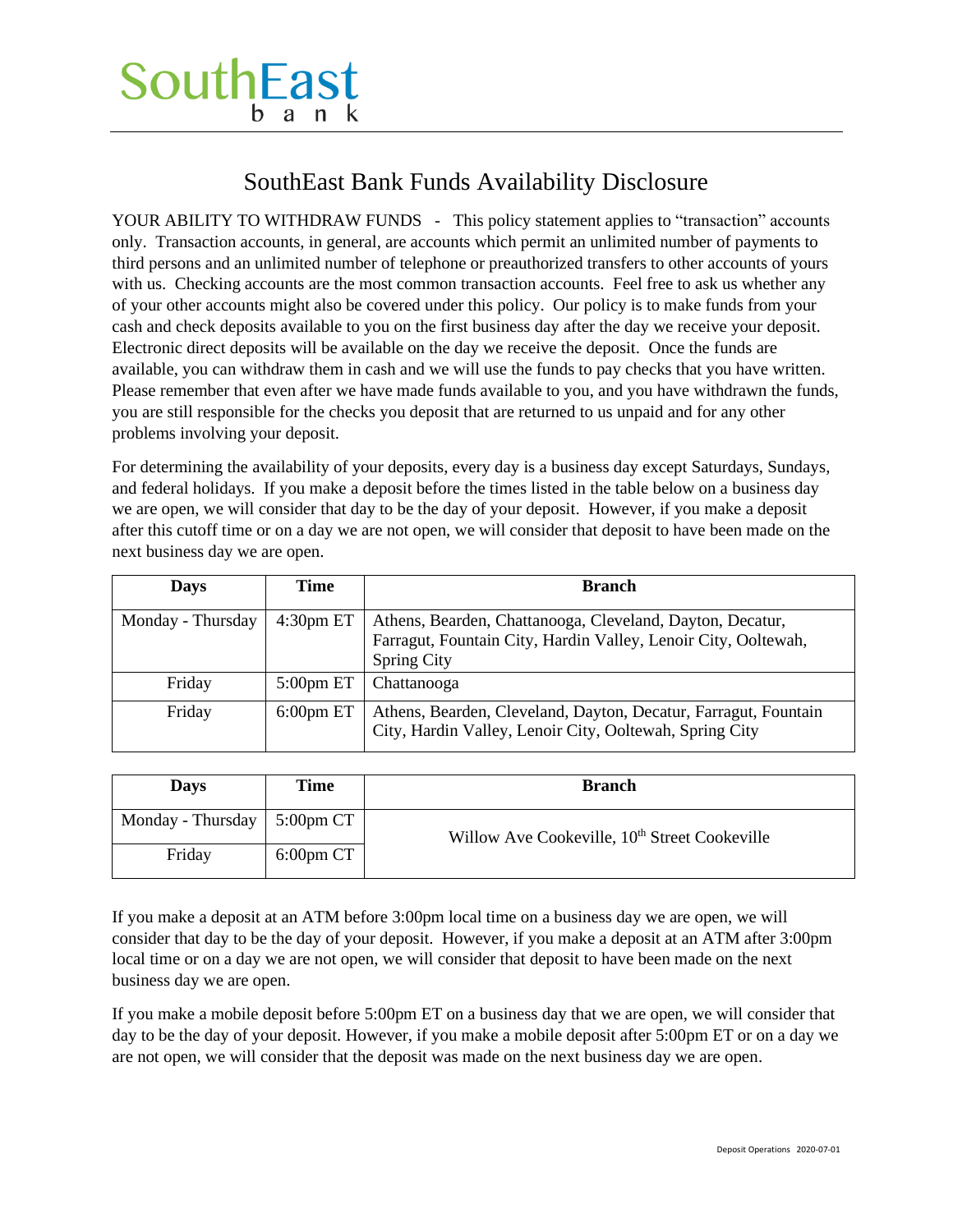If we cash a check for you that is drawn on another bank, we may withhold the availability of a corresponding amount of funds that are already in your account. Those funds will be available at the time funds from the check we cashed would have been available if you had deposited it.

#### **Longer Delays May Apply**

CASE BY CASE DELAYS - In some cases, we will not make all the funds that you deposit by check available to you on the first business day after the day of your deposit. Depending on the type of check that you deposit, funds may not be available until the second business day after the day of your deposit. The first \$225 of your deposit, however, will be available on the first business day.

If we are not going to make all of the funds from your deposit available on the first business day, we will notify you at the time you make your deposit. We will also tell you when the funds will be available. If your deposit is not made directly to one of our employees, or if we decide to take this action after you have left the premises, we will mail you the notice by the business day after we received your deposit. If you need the funds from a deposit right away, you should ask us when the funds will be available.

SAFEGUARD EXCEPTIONS - In addition, funds you deposit by check may be delayed for a longer period under the following circumstances

- We believe a check you deposited will not be paid.
- You deposit checks totaling more than \$5,525 on any one day.
- You redeposit a check that has previously been returned unpaid.
- You have overdrawn your account repeatedly in the last six months.
- An emergency, such as failure of computer or communications equipment.

We will notify you if we delay your availability to withdraw funds for any of these reasons, and we will tell you when the funds will be available. They will generally be available no later than the seventh business day after the day of your deposit. In some cases, the first \$225 of these deposits may not be made available on the first business day after the deposit is received.

SPECIAL RULES FOR NEW ACCOUNTS - If you are a new customer, the following special rules will apply during the first 30 days your account is open. Funds from electronic direct deposits to your account will be available on the day we receive the deposit. Funds from deposits of cash, wire transfers, and the first \$5,525 of a day's total deposits of cashier's, certified, teller's, traveler's, and Federal, State, and Local Government checks will be available on the first business day after the day of your deposit if the deposit meets certain conditions. For example, the checks must be payable to you (and may have to use a special deposit slip). The excess over \$5,525 will be available on the ninth business day after the day of your deposit. If your deposits of these checks (other than a U.S. Treasury check) are not made in person to one of our employees, the first \$5,525 will not be available until the second business day after the day of your deposit. Funds from all other check deposits will be available on the ninth business day after the day of your deposit. In some cases, the first \$225 of these deposits may not be made available on the first business day after the deposit is received.

DEPOSITS AT AUTOMATED TELLER MACHINES - Funds from any deposits (cash or checks) made at automated teller machines (ATMs) we own or operate will be available on the second business day after the day of deposit, except that U.S. Treasury checks that are payable to you will be available on the first business day after the day of deposit. Also, the first \$225 of a deposit will be available on the first business day after the day of deposit. Checks drawn on SouthEast Bank will be available on the first business day after the day of deposit provided the deposit is made at an ATM located on our premises.

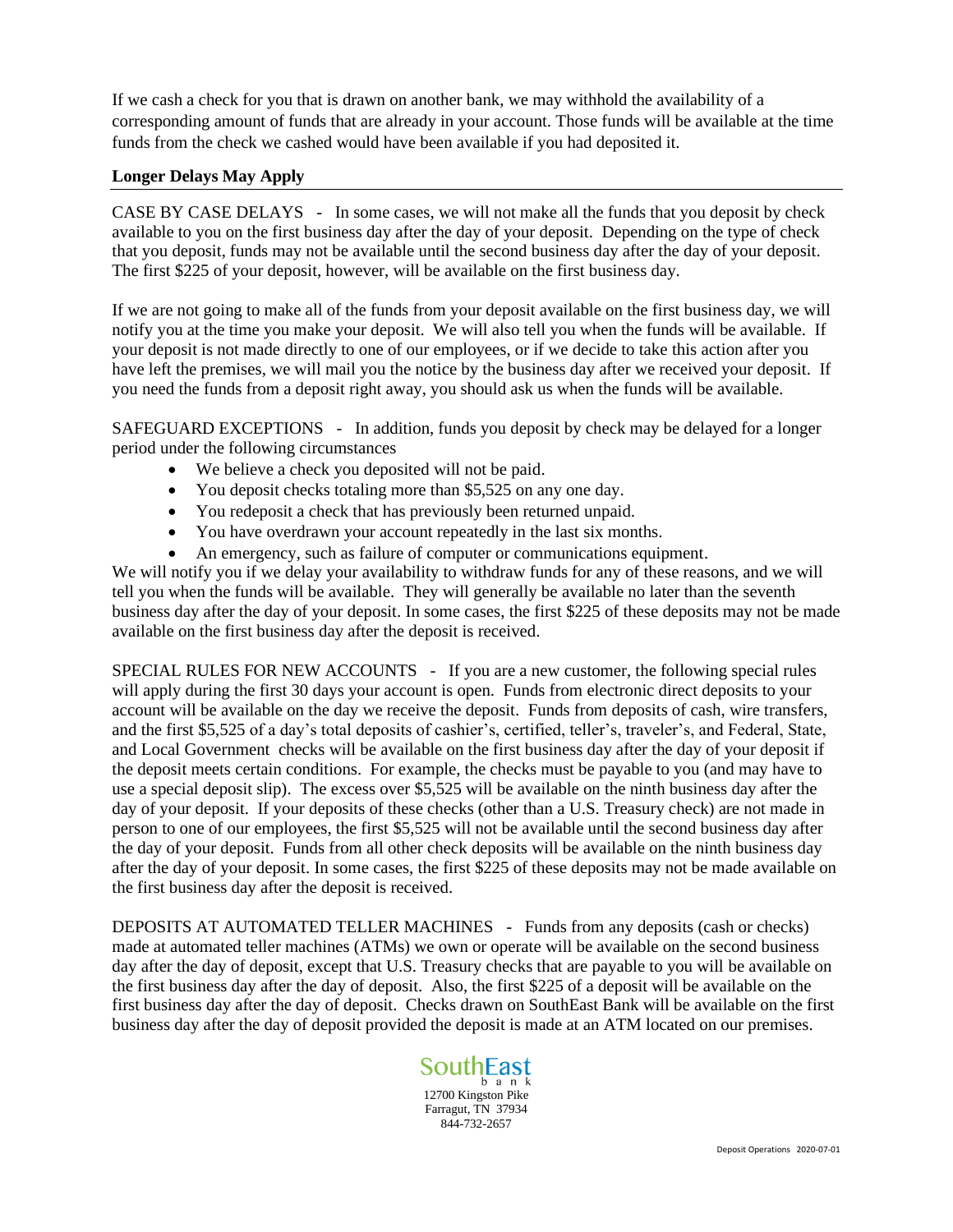## **FACTS WHAT DOES SOUTHEAST BANK DO WITH YOUR PERSONAL INFORMATION?**

| Why?<br><b>What?</b>                                                                                                                                                                                                                                                                                                                                                                                                                                                                                                                              | Financial companies choose how they share your personal information. Federal law gives consumers the<br>right to limit some but not all sharing. Federal law also requires us to tell you how we collect, share, and<br>protect your personal information. Please read this notice carefully to understand what we do.<br>The types of personal information we collect and share depend on the product or service you have with<br>us. This information can include:<br>Social Security number and Income<br>$\bullet$ |                                      |                             |  |
|---------------------------------------------------------------------------------------------------------------------------------------------------------------------------------------------------------------------------------------------------------------------------------------------------------------------------------------------------------------------------------------------------------------------------------------------------------------------------------------------------------------------------------------------------|------------------------------------------------------------------------------------------------------------------------------------------------------------------------------------------------------------------------------------------------------------------------------------------------------------------------------------------------------------------------------------------------------------------------------------------------------------------------------------------------------------------------|--------------------------------------|-----------------------------|--|
| How?                                                                                                                                                                                                                                                                                                                                                                                                                                                                                                                                              | Account Balances and Payment History<br>$\bullet$<br><b>Credit Scores and Credit History</b><br>$\bullet$<br>All financial companies need to share customers' personal information to run their everyday business. In<br>the section below, we list the reasons financial companies can share their customers' personal<br>information; the reasons SouthEast Bank chooses to share; and whether you can limit this sharing.                                                                                           |                                      |                             |  |
| information                                                                                                                                                                                                                                                                                                                                                                                                                                                                                                                                       | Reasons we can share your personal                                                                                                                                                                                                                                                                                                                                                                                                                                                                                     | <b>Does SouthEast Bank</b><br>share? | Can you limit this sharing? |  |
| For our everyday business purposes - such as<br>to process your transactions, maintain your<br>account(s), respond to court orders and legal<br>investigations, or report to credit bureaus                                                                                                                                                                                                                                                                                                                                                       |                                                                                                                                                                                                                                                                                                                                                                                                                                                                                                                        | Yes                                  | No                          |  |
| For our marketing purposes - to offer<br>our products and services to you                                                                                                                                                                                                                                                                                                                                                                                                                                                                         |                                                                                                                                                                                                                                                                                                                                                                                                                                                                                                                        | Yes                                  | No.                         |  |
| For joint marketing with other financial companies                                                                                                                                                                                                                                                                                                                                                                                                                                                                                                |                                                                                                                                                                                                                                                                                                                                                                                                                                                                                                                        | Yes                                  | No.                         |  |
| For our affiliates' everyday business purposes -<br>information about your transactions and experiences                                                                                                                                                                                                                                                                                                                                                                                                                                           |                                                                                                                                                                                                                                                                                                                                                                                                                                                                                                                        | Yes                                  | No.                         |  |
| For our affiliates' everyday business purposes -<br>information about your creditworthiness                                                                                                                                                                                                                                                                                                                                                                                                                                                       |                                                                                                                                                                                                                                                                                                                                                                                                                                                                                                                        | Yes                                  | Yes                         |  |
| For our affiliates to market to you                                                                                                                                                                                                                                                                                                                                                                                                                                                                                                               |                                                                                                                                                                                                                                                                                                                                                                                                                                                                                                                        | Yes                                  | Yes                         |  |
|                                                                                                                                                                                                                                                                                                                                                                                                                                                                                                                                                   | For our nonaffiliates to market to you                                                                                                                                                                                                                                                                                                                                                                                                                                                                                 | No                                   | We don't share              |  |
| To limit our<br>sharing<br>Call toll-free 1-844-732-2657 (1-844-SEBANKS)- our menu will prompt you through your choice(s)<br>Visit your local branch<br>Mail a letter to the following address requesting to opt out:<br>SouthEast Bank-Privacy Opt Out<br>12700 Kingston Pike<br>Farragut, TN 37934<br>Please note:<br>If you are a new customer, we can begin sharing your information 30 days from the date we sent this<br>notice. When you are no longer our customer, we continue to share your information as described in this<br>notice. |                                                                                                                                                                                                                                                                                                                                                                                                                                                                                                                        |                                      |                             |  |
| <b>Questions?</b>                                                                                                                                                                                                                                                                                                                                                                                                                                                                                                                                 | Call toll-free 1-844-732-2657 (1-844-SEBANKS) or go to www.southeastbank.com                                                                                                                                                                                                                                                                                                                                                                                                                                           |                                      |                             |  |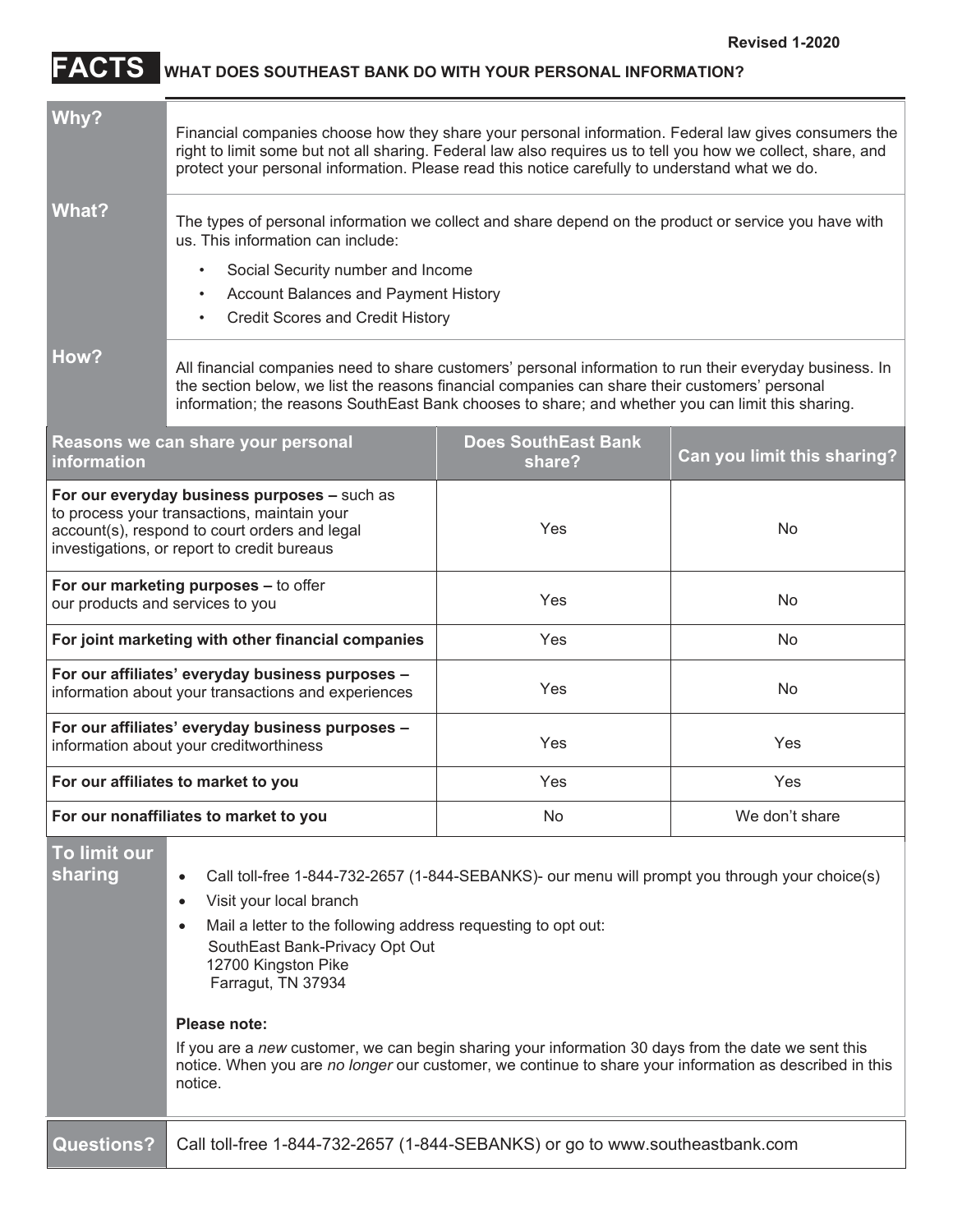## PAGE 2

| <b>Who We Are</b>                                                                           |                                                                                                                                                                                                                                                                                                                                                                                                               |  |  |
|---------------------------------------------------------------------------------------------|---------------------------------------------------------------------------------------------------------------------------------------------------------------------------------------------------------------------------------------------------------------------------------------------------------------------------------------------------------------------------------------------------------------|--|--|
| Who is providing<br>this notice?                                                            | This notice is provided by SouthEast Bank.                                                                                                                                                                                                                                                                                                                                                                    |  |  |
| <b>What we do</b>                                                                           |                                                                                                                                                                                                                                                                                                                                                                                                               |  |  |
| <b>How does SouthEast</b><br><b>Bank protect my</b><br>personal<br>linformation?            | To protect your personal information from unauthorized access and use, we use security<br>measures that comply with federal law. These measures include computer safeguards and<br>secured files and buildings.<br>We also maintain other physical, electronic and procedural safeguards to protect this information<br>and we limit access to information to those employees for whom access is appropriate. |  |  |
| <b>How does SouthEast</b><br><b>Bank collect my</b><br>personal<br>linformation?            | We collect your personal information, for example, when you<br>Open an account<br>Apply for a loan<br>$\bullet$<br>$\bullet$<br>Use your credit or debit card<br>Deposit money<br>Pay your bills<br>We also collect your personal information from others; such as, credit bureaus, affiliates, or other<br>companies.                                                                                        |  |  |
| Why can't I limit all<br>sharing?                                                           | Federal law gives you the right to limit only<br>sharing for affiliates' everyday business purposes - information about your<br>$\bullet$<br>creditworthiness<br>affiliates from using your information to market to you<br>sharing for nonaffiliates to market to you<br>State laws and individual companies may give you additional rights to limit sharing.                                                |  |  |
| What happens when<br>I limit sharing for an<br>account I hold jointly<br>with someone else? | Your choice will apply to everyone on your account.                                                                                                                                                                                                                                                                                                                                                           |  |  |
| <b>Definitions</b>                                                                          |                                                                                                                                                                                                                                                                                                                                                                                                               |  |  |
| <b>Affiliates</b>                                                                           | Companies related by common ownership or control. They can be financial and nonfinancial<br>companies.<br>Our affiliates include:<br>Financial companies such as: Education Loan Finance, Inc., Southeast Bancorp, and<br>$\bullet$<br>SouthEast Insurance Services, LLC                                                                                                                                      |  |  |
| Nonaffiliates                                                                               | Companies not related by common ownership or control. They can be financial and nonfinancial<br>companies.<br>SouthEast Bank does not share with nonaffiliates so they can market to you.<br>$\bullet$                                                                                                                                                                                                        |  |  |
| Joint marketing                                                                             | A formal agreement between nonaffiliated financial companies that together market financial<br>products or services to you.<br>Our joint marketing partners include credit card companies and insurance companies.<br>$\bullet$                                                                                                                                                                               |  |  |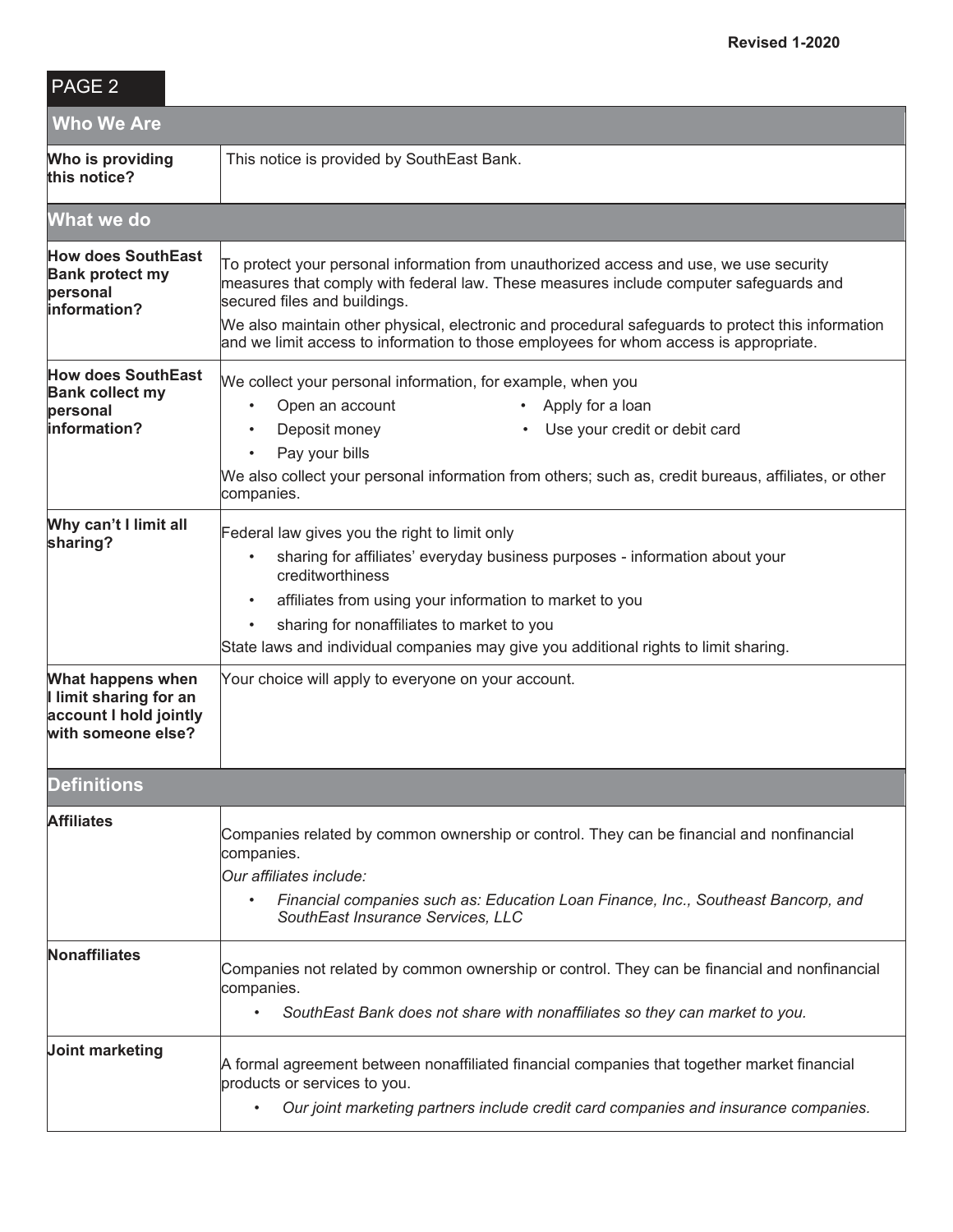#### IMPORTANT INFORMATION ABOUT YOUR CHECKING ACCOUNT **Substitute Checks and Your Rights**

#### What is a substitute check?

To make check processing faster, federal law permits banks to replace original checks with "substitute checks." These checks are similar in size to original checks with a slightly reduced image of the front and back of the original check. The front of a substitute check states: "This is a legal copy of your check. You can use it the same way you would use the original check." You may use a substitute check as proof of payment just like the original check.

Some or all of the checks that you receive back from us may be substitute checks. This notice describes rights you have when you receive substitute checks from us. The rights in this notice do not apply to original checks or to electronic debits to your account. However, you have rights under other law with respect to those transactions.

#### What are my rights regarding substitute checks?

In certain cases, federal law provides a special procedure that allows you to request a refund for losses you suffer if a substitute check is posted to your account (for example, if you think that we withdrew the wrong amount from your account or that we withdrew money from your account more than once for the same check). The losses you may attempt to recover under this procedure may include the amount that was withdrawn from your account and fees that were charged as a result of the withdrawal (for example, bounced check fees).

The amount of your refund under this procedure is limited to the amount of your loss or the amount of the substitute check, whichever is less. You also are entitled to interest on the amount of your refund if your account is an interest-bearing account. If your loss exceeds the amount of the substitute check, you may be able to recover additional amounts under other law.

| If you use this procedure, you may receive up to                     | \$2,500 | of your refund (plus interest if your                                |
|----------------------------------------------------------------------|---------|----------------------------------------------------------------------|
| account earns interest) within $\qquad \qquad$ 10                    |         | business days after we received your claim and the remainder of your |
| refund (plus interest if your account earns interest) not later than | 45      | calendar days after we received                                      |
| vour claim.                                                          |         |                                                                      |

We may reverse the refund (including any interest on the refund) if we later are able to demonstrate that the substitute check was correctly posted to your account.

#### How do I make a claim for a refund?

If you believe that you have suffered a loss relating to a substitute check that you received and that was posted to your account, please contact us at:

(844) 732-2657

You must contact us within \_\_\_\_\_\_\_ 40 \_\_\_\_\_\_ calendar days of the date that we mailed (or otherwise delivered by a means to which you agreed) the substitute check in question or the account statement showing that the substitute check was posted to your account, whichever is later. We will extend this time period if you were not able to make a timely claim because of extraordinary circumstances.

Your claim must include -

- A description of why you have suffered a loss (for example, you think the amount withdrawn was incorrect);
- An estimate of the amount of your loss;
- An explanation of why the substitute check you received is insufficient to confirm that you suffered a loss; and
- $\blacklozenge$  A copy of the substitute check or the following information to help us identify the substitute check:  $\_\_$